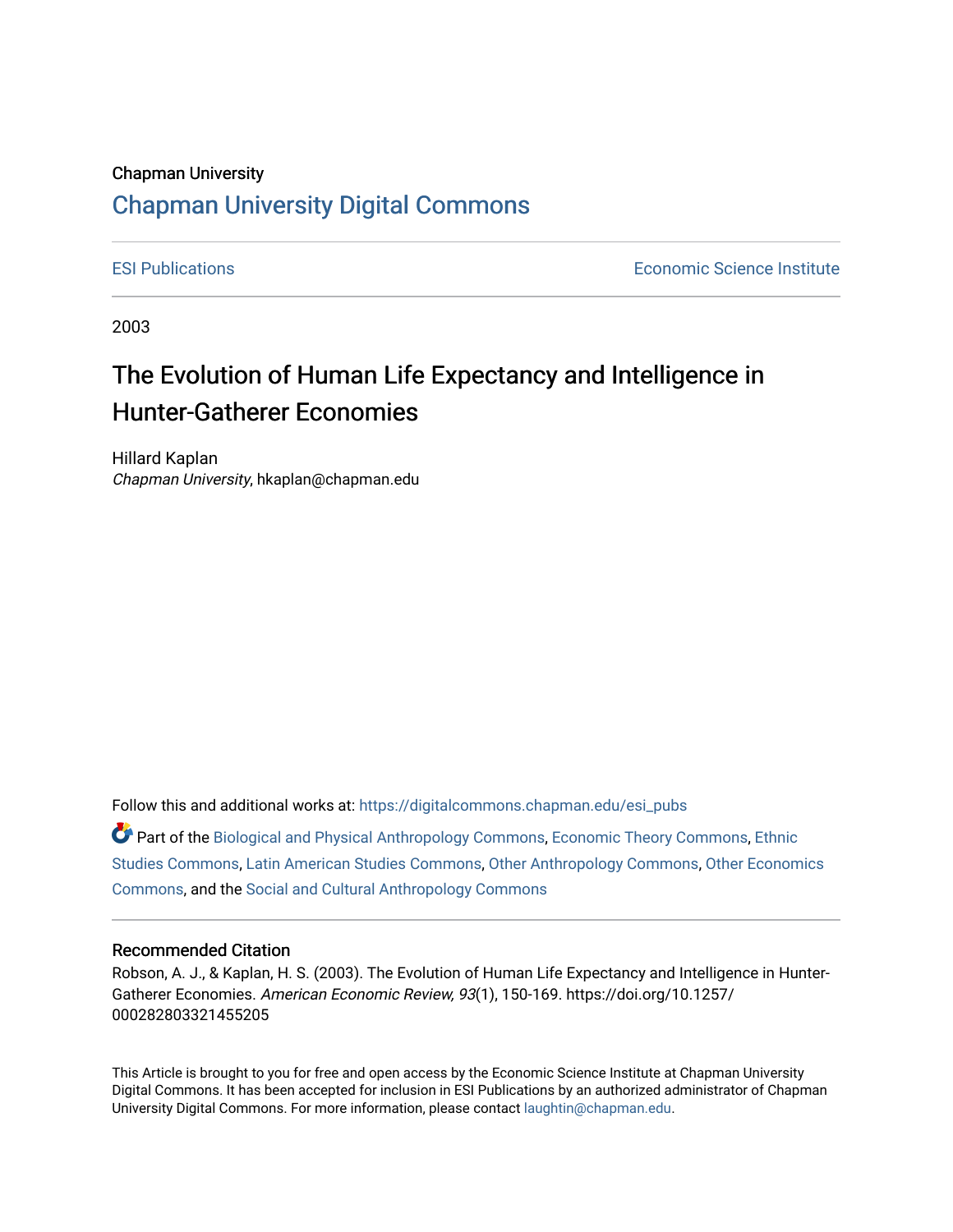## The Evolution of Human Life Expectancy and Intelligence in Hunter-Gatherer Economies

*By* ARTHUR J. ROBSON AND HILLARD S. KAPLAN\*

*The economics of hunting and gathering must have driven the biological evolution of human characteristics, since hunter-gatherer societies prevailed for the two million years of human history. These societies feature huge intergenerational resource* flows, suggesting that these resource flows should replace fertility as the *key demographic consideration.It is then theoretically expected that life expectancy and brain size would increase simultaneously, as apparently occurred during our evolutionary history. The brain here is considered as a direct form of bodily investment, but also crucially as facilitating further indirect investment by means of learning-by-doing.* (*JEL* A12, J10, P00)

This paper adopts an alternative view of the relationship between economics and biology. Rather than viewing human biological characteristics as effectively exogenous determinants of economic phenomena, we consider how the economics of hunter-gatherer societies shaped economically relevant human biological characteristics by means of natural selection.<sup>1</sup>

In particular, we examine why intelligence and life expectancy were simultaneously exaggerated in human evolutionary history. Indeed these variables are robustly associated across living species, and across primates, in particular. For example, a human brain is at least three times bigger than that of a chimpanzee and

\* Robson: Department of Economics, University of Western Ontario, London, Ontario, Canada N6A 5C2 (e-mail: arobson@uwo.ca); Kaplan: Department of Anthropology, University of New Mexico, Albuquerque, NM 87131 (e-mail: hkaplan@unm.edu). We thank Gary Becker, Ted Bergstrom, Caleb Finch, Faruk Gul, Phil Reny, the late Sherwin Rosen, Peter Sozou, the referees, and numerous seminar audiences, especially those at Princeton University, Northwestern University, University of Chicago, and University College London. Robson was supported by the Social Sciences and Humanities Research Council and a Canada Council Killam Research Fellowship; Kaplan by the National Institutes on Aging and the National Science Foundation. <sup>1</sup> To some extent, the present approach is then consistent

with that of Gary S. Becker (1991, for example), who applied economic principles to explain biological phenom ena. See also Haim Ofek (2001). Robson (2001) advocates consideration of the connection between biology and economics.

humans live about two times longer. To explain this close connection between intelligence and life expectancy, this paper models the brain as a form of capital. It then derives the dynamic paths of investment and of expenditure to reduce mortality, so to better reap the returns on such investment. In addition to new insights into human origins and characteristics, this integration of biology, anthropology, and economics suggests a new approach to economic questions, such as those related to altruism in families, and to age effects on time preference and risk aversion.

Section I of the paper provides the relevant biological and anthropological background. It discusses natural selection of somatic (bodily) tissue, focusing on the brain, mortality rates, and life expectancy. It presents empirical evidence that human evolution has exaggerated both brain size and life expectancy. Furthermore, it shows that the economies of huntergatherers rely on skill-intensive food production strategies that would not be viable without massive intergenerational resource flows and exceptional adult life expectancy.

To address this simultaneous exaggeration of brain size and life expectancy, we consider two models. Model 1, in Section II, considers how any somatic investment is related to optimal mortality reduction. Energy production is a function of a somatic capital stock, where this stock can be increased by reinvestment of energy; mortality depends on the energy allocated to mortality reduction. We show that an optimal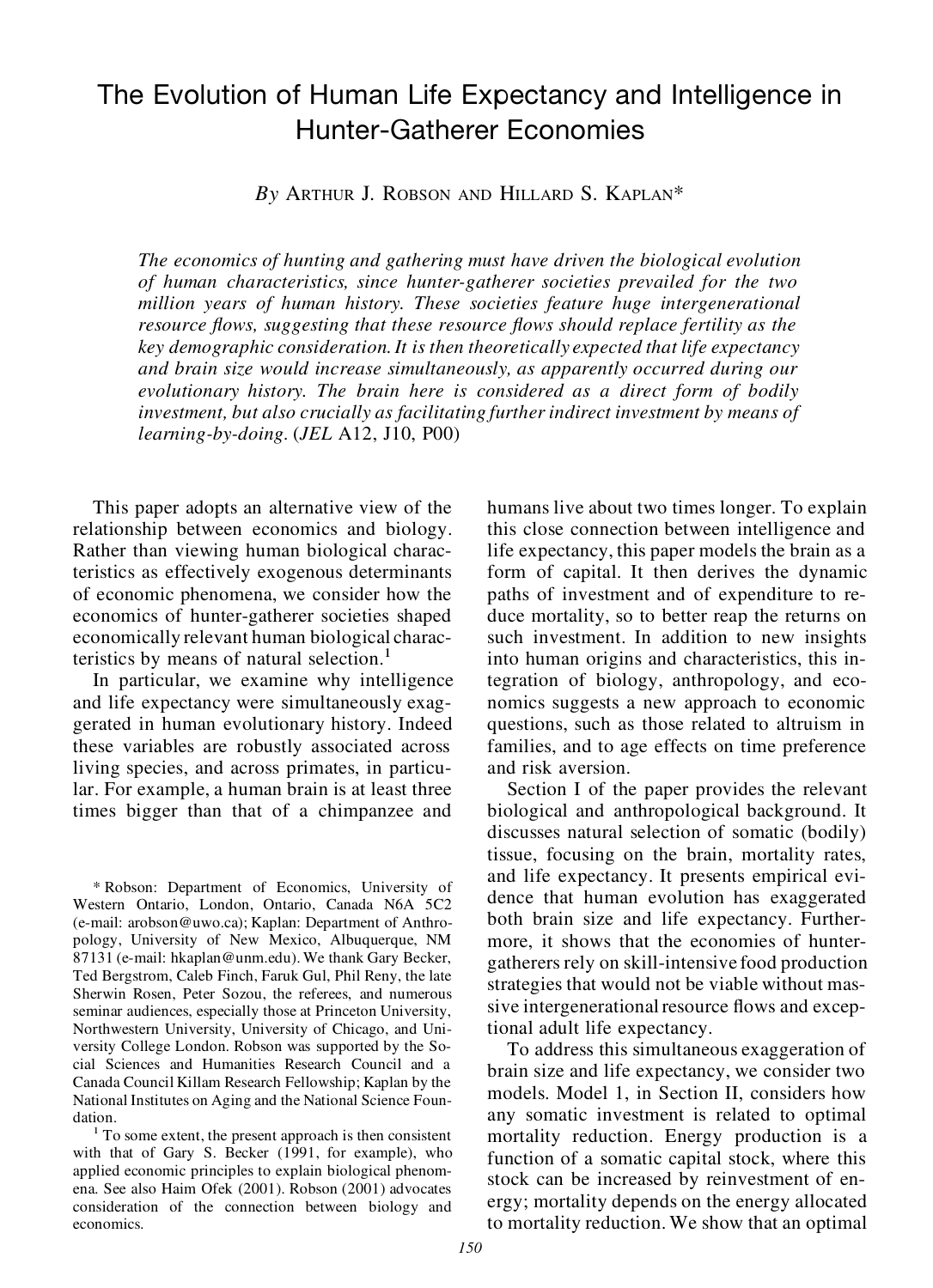life history has an initial investment phase during which mortality falls, followed by a stationary state with constant mortality. Greater productivity of the somatic capital stock, or a decrease in extrinsic mortality, leads to longer life expectancy and a higher long-run stock.

The brain has distinctive properties as a somatic stock that are implied by the observations of hunter-gatherer societies but not fully captured by Model 1. That is, the overall lifetime investment associated with the brain seems to have two interrelated stages. In the first of these stages, metabolic resources build brain tissue itself, as with any somatic tissue. What distinguishes investment in the brain qualitatively from other forms of somatic investment, however, is that a larger brain does not immediately imply higher output. Rather, in the second stage of overall investment, a larger brain makes learning more effective. This induces a steeper rise in productivity over time since cognitively demanding activities such as hunting and gathering now become more productive with practice.

Model 2, in Section III, is tailored to focus on thissecond stage of investment. Somatic investment in the brain is confined to an initial period. Production is a function of time as well as of the brain as a neural capital stock. For any given size of this stock, production initially rises over time, thus capturing learning-by-doing. In a terminal stage, production falls, thus also allowing for aging. We show that these assumptions imply U-shaped mortality, the typical biological pattern. The advent of a more learning-intensive environment leads to the simultaneous exaggeration of longevity and intelligence, as does a reduction in extrinsic mortality. It is finally shown how profiles of net output that stem from greater somatic investment in the brain may imply mortality profiles that are "rectangularized"-U-shaped rather than V-shaped.

Section IV concludes with a discussion of other applications of this synthesis of biology, anthropology, and economics. For example, Models 1 and 2 are also relevant to voluntary choice as well as long-term evolution and so apply to the interrelationship between health and educational investments, for example. Perhaps the most promising further applications, however, consider the biological shaping of intergenerational altruism, time preference, and risk aversion as functions of age. Finally, it is argued that these models suggest why new research is desirable on the theory of aging, either for organisms or machines.

#### **I. Biological and Anthropological Background**

#### A. *Life History Theory and the Economics of Energy*

Life history theory is the branch of biology that considers how evolution shapes the timing of life events. Central here is explaining how the optimal timing of growth and reproduction depends on energy production and mortality rates. (See Stephen C. Stearns, 1992, for example.) The fundamental trade-off is between current and future reproduction. By growing, an organism can increase future energy intake and thus future fertility. Similarly, a repeatedly reproducing organism should reserve some energy during reproduction for health maintenance so that it can live to reproduce again. Over the entire lifetime, natural selection would, in some circumstances, maximize total expected energy surplus available for reproduction.

Growth of any type of body tissue can be seen as investment in somatic capital. Since such stocks tend to depreciate over time, maintenance can also be seen as investment. In a physical sense, somatic capital includes organized tissue such as muscles or the brain. In a functional sense, somatic capital includes strength, coordination, skill, and knowledge. Thus, the present-future reproductive trade-off can be viewed as current reproduction versus investment in somatic capital.

Although life history models often have an underlying logic of investment, economic theory has not been fully exploited here. A contribution of the present paper is then to apply the economic theory of capital to somatic investment in the brain. Moreover, despite the centrality of mortality profiles to life history, these have usually been treated as exogenous. Another contribution of the present paper is then to consider how natural selection shaped the pro file of mortality rates and hence affected life expectancy. The basis of this explanation is the variation of economic value of life over the life span. Most significantly, perhaps, the current approach can then explain why intelligence and life expectancy would "coevolve," or be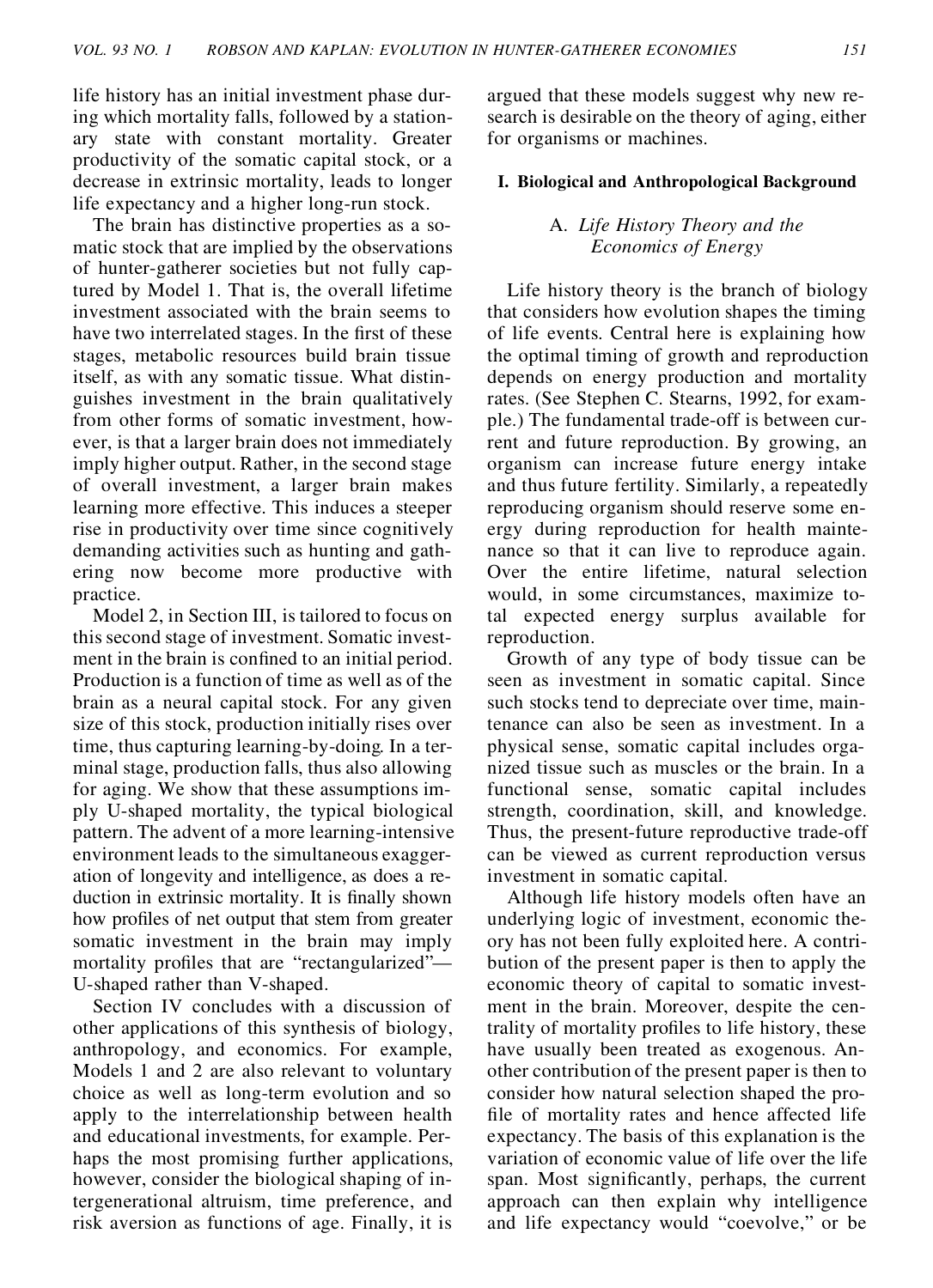simultaneously exaggerated. These two characteristics of humans are now considered further.

#### B. *Natural Selection on the Brain and Life Expectancy*

The brain is a special form of somatic capital. On the one hand, neural tissue monitors the organism's internal and external environment, and induces immediate physiological and behavioral responses. Presumably for this reason, there is a strong tendency for brain size to increase with body size. More relevantly here, the brain also transforms present experiences into future performance by means of learning. To assess the relationship of this function with brain size, it is necessary to control for body weight, and a typical means of doing this is as follows. Regression of the logarithm of brain weight on the logarithm of body weight across all mammals yields a highly significant "allometric" coefficient of 0.76. Robert D. Martin's (1981) "encephalization quotient," EQ, is then the actual brain weight relative to the brain weight predicted from body weight, or  $EO =$ (Brain weight)/11.22  $\times$  (Body weight)<sup>0.76</sup>. Primates, especially monkeys and apes, have higher EQs than other mammals. More specifically, it is the neocortex that is exaggerated in primates. Comparisons across primate species show that the relative size of the brain and, especially, of the neocortex, are associated with the duration of cognitive development and the highest levels of cognition attained. (See Harry J. Jerison, 1973; Sue T. Parker and Michael L. McKinney, 1999.)

The action of natural selection on the neural capital involved in memory and learning depends on the benefits and costs arising over the organism's lifetime. The benefits of learning arise from increased productivity that occurs mainly when the organism is relatively old, perhaps well beyond the age at which the benefits of overall body size peak. On the other hand, although there are substantial energetic costs of maintaining the brain throughout life, brain growth itself is heavily concentrated in the earliest years. Altogether, in the first year of human life, about 65 percent of all resting energetic expenditure is devoted to the growth and maintenance of the brain (Malcolm A. Holliday, 1978). Thus there is a huge time lag between the incurring of the direct metabolic cost of a large

brain and the ultimate payback in the form of higher output. Investment in the brain is, in this sense, a more "roundabout" biological strategy than is investment in the body in general.

Since the brain increases future productivity, the expected return from the initial investment depends crucially on the probabilities of being alive in the future. Such survival probabilities are also subject to natural selection. The effectiveness of the immune system, for example, depends on the metabolic energy devoted to building and maintaining the antibodies for defense against pathogens.

There is, indeed, a strong empirical relationship between brain size and life expectancy. (John Allman et al., 1993, show that brain size significantly influences life span, controlling for body size, and Robert A. Barton, 1999, summarizes the literature.) Such a relationship for primates can be shown independently as follows.<sup>2</sup> There are 234 species of primates, altogether, but data on life span, body weight, and brain weight could be obtained for only 101 of these, apart from humans.<sup>3</sup> We found that the partial correlation between the logarithm of brain weight (LBRWT) and the logarithm of maximum life (LNMAX), while controlling for the logarithm of body weight (LNBW), is 0.4655, with a significance level of zero to three decimal places. Moreover, brain weight seems to have a more substantial effect in promoting longevity than does body weight, while allowing for the strong influence of body weight on brain weight. An instrumental variables approach, where the exogenous instruments are the logarithms of body weight, range size, and the percentage of fruit in the diet, as well as the evolutionary category or grade, yields the following result:  $LNMAX =$  $-3.084 + 0.516$ *LNBRWT*  $-0.222$ *LNBW*. In-<br>(8.584) (3.696) deed, body size has a negative estimated effect on maximum life in this structural equation. The *t*-statistics are given in parentheses; adjusted  $R^2$ 

 $2$  These effects are not at all limited to primates, but also arise in birds. Parrots, for example, engage in a great deal of extractive foraging. They are also extreme among birds in terms of both relative brain size and longevity. Terrestrial galliforms, such as quail, that simply peck at foods on the ground are much shorter-lived and smaller-brained. (See Kaplan and Robson, 2002.)

<sup>&</sup>lt;sup>3</sup> The figure of 234, which includes humans, is from Noel Rowe (1996). Humans were omitted here to allay any suspicion that the results relied on this single observation of both high brain weight and great life expectancy.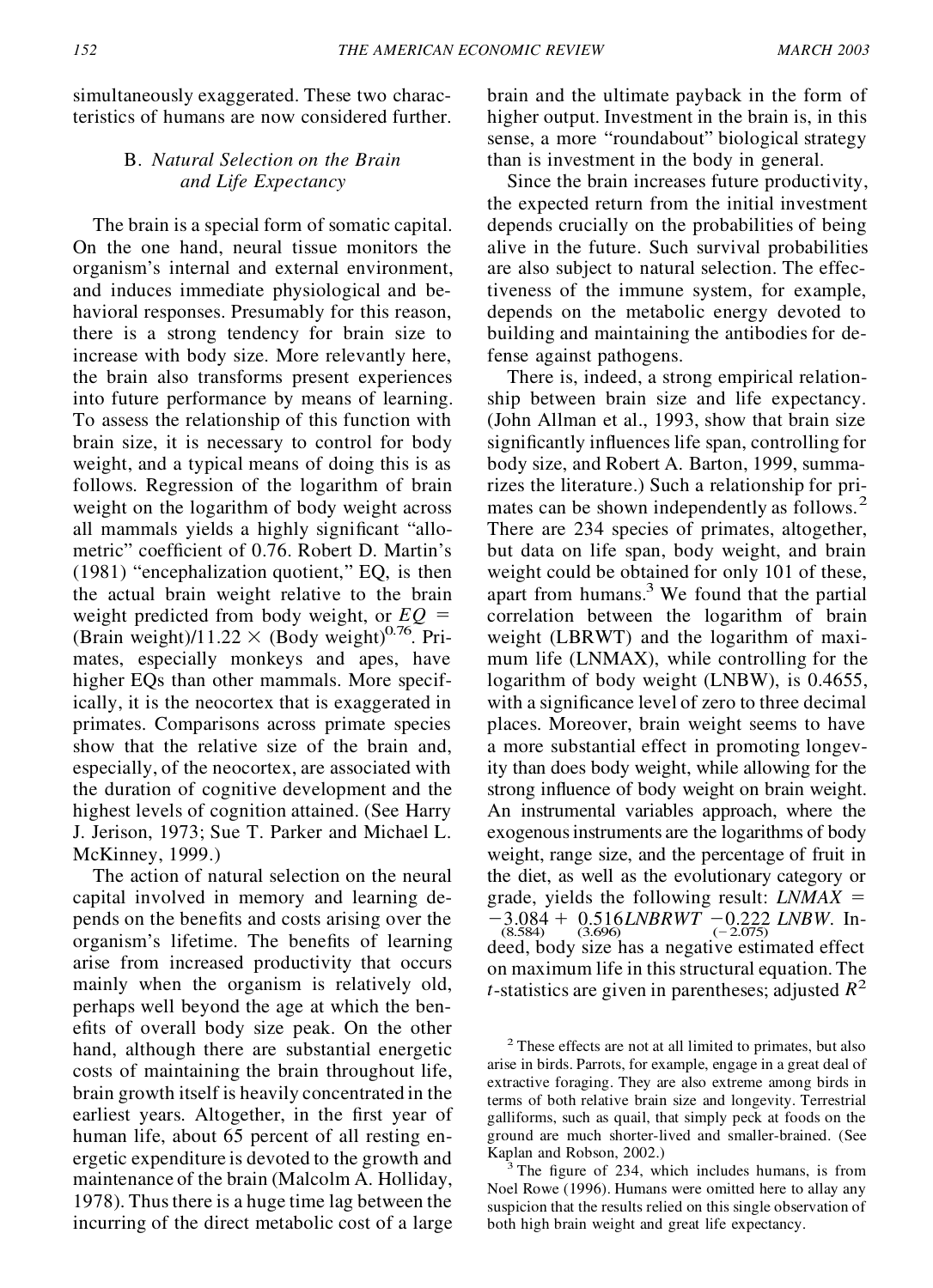#### C. *The Human Case*

Interest in the interaction between intelligence and life expectancy is enhanced by what is known about human evolutionary history. Within primates in general, there have been three shifts to longer lives and larger brains from prosimians to monkeys, from monkeys to apes and, of particular interest, from apes to humans.

Our genus *Homo* has indeed only existed for about two million years. Figure 1 shows the dramatic shift from an EQ of just over two for earlier hominids, represented by *Australopithe cus boisei,* to 3.5 for the earliest *Homo.* It also exhibits the subsequent rapid increase of EQ in *Homo,* especially during the second half of this period. Much of this hominid brain expansion occurred in the neocortex, the part of the brain most implicated in cognitive ability. It is likely that part of the resulting increase in human intelligence is due to reorganization of brain tissue rather than weight per se. Possibly for this reason, the small differences in brain weight within modern humans may be only weakly correlated with intelligence. Nevertheless, these large increases in brain size on the species level are almost certainly associated with increased learning and information-processing abilities. (See Simon M. Reader and Kevin N. Laland, 2002.)

Life spans of extinct species are not directly observable, of course. Nevertheless, indirect evidence suggests that the life span of *Australopithecus* was much less than that of modern humans, being comparable instead to that of modern chimpanzees, with early species in the genus *Homo* having intermediate life spans. (See B. Holly Smith, 1991, for example.)

What environmental shift might have induced these increases in encephalization and life span? Why would this shift have affected humans rather than chimpanzees, for example? In the first place, the shift to bipedalism already evident in *Australopithecus* almost certainly re flected greater time in more open, less-forested habitats. Bipedal walking is more energetically efficient than knuckle walking, but is disadvantageous in the trees. At the beginning of the

Pleistocene about two million years ago, lower rainfall led to the emergence of large savannahs, where the animal biomass increased dramatically and many plants evolved to store energy in the form of tubers and nuts. This opened up a new niche in which a bipedal ape had a comparative advantage. With free hands and an already considerable intelligence, early hominids could extract these tubers and nuts. Hunting and scavenging opportunities also increased with animal density, and hominids began to specialize in a niche emphasizing large, calorie-rich plants and animals. (See Robert Jurmain et al.,  $2000$ , for example.) Such filling of a new evolutionary niche may be analogous to how firms with existing relevant physical and human capital assets might have a comparative advantage in the production of a new product.

The main point is that, compared to other primates and mammals, human foragers use the most skillful and learning-intensive techniques to get the most nutrient-dense food from the environment. When they gather, humans use digging sticks to obtain underground tubers, stones and other tools to extract protein-rich nuts, and use complex methods to leach poisons out of energy-rich foodstuffs.

Human hunting is particularly cognitively demanding, applying techniques that are varied and creative. Kaplan et al. (2000, p. 171) contains the following examples of these techniques among the Ache, Hiwi, Machiguenga, and Yora:

Arboreal animals are shot with arrows from the ground or in a tree, driven by climbing, shaken down from branches, frightened into jumping to the ground, brought down by felling the tree with an axe, lured by imitating calls, lured by making captured infants emit distress calls, captured by spreading sticky resin on branches to trap

FIGURE 1. HOMINID BRAIN SIZE AND BODY WEIGHT

*VOL. 93 NO. 1 ROBSON AND KAPLAN: EVOLUTION IN HUNTER-GATHERER ECONOMIES 153*

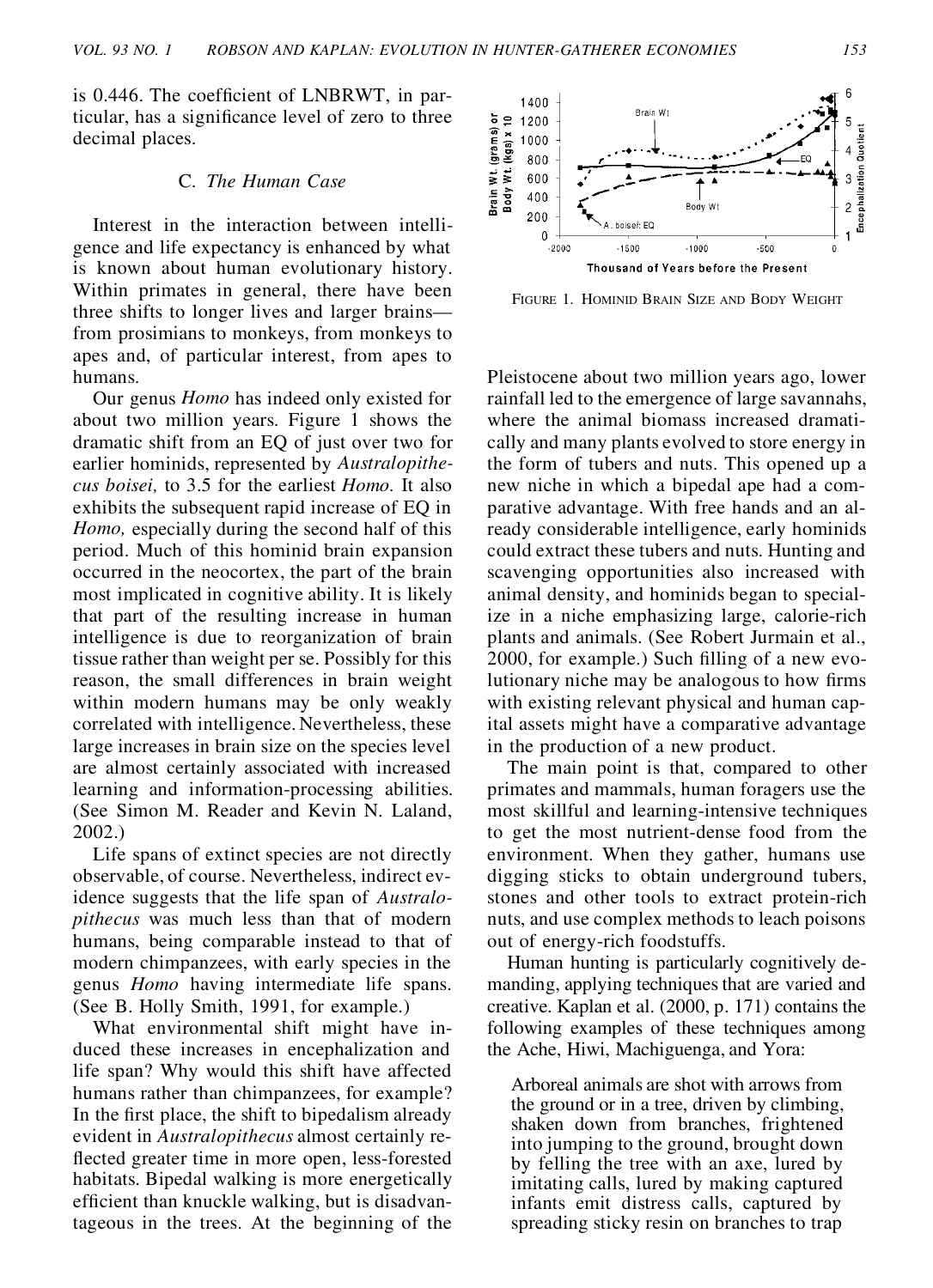them, and captured by constructing scaffolding from tree branches and vines. Ground dwelling prey are shot with arrows, driven to other hunters or capture devices, run down upon encounter, slammed to death against the ground, strangled around the neck, or suffocated by stepping on them while trapping them in a tight spot. Burrowing prey are dug out, chopped out of tree trunks, stabbed through the ground with spears, frightened to the point they bolt from the burrow, smoked out, and captured by introducing a lasso through a small hole. Aquatic prey are shot on the surface, driven into traps, poisoned, shot below the surface, discovered on muddy bottoms by systematically poking the bottom of a pond, and speared underwater by random thrusts in drying lakes.

The wide diversity of behavior here would be prohibitively expensive for evolution to program directly; rather it reflects the evolution of a large brain with the ability to learn general rules and to solve particular problems.

These hunting and gathering strategies produce a life history with dramatic dynamic trade-offs. Figures 2A and 2B (adapted from Kaplan et al., 2000) provide evidence of these trade-offs for the Ache, Hiwi, and Hadza, also providing a comparison to chimpanzees in the wild.

An adolescent human male is a substantial drain on society, but a mature hunter provides sufficient calories to support several individuals. Since the lower female food productivity curve can be attributed to raising children and to other tasks such as food preparation, the male curve is taken to represent total production of either sex. This steeply rising male curve indirectly reflects the biological formation of the brain early in life, while directly reflecting the learning-by-doing when hunting that this brain allows. (There is a contribution here from increasing physical strength, but this peaks more than a decade before maximum productivity is reached. Note also that the growth in male output is not due to an increase in the number of hours working, but to an increase in productivity per hour. See Kaplan et al., 2000.)

What is the evidence on the life expectancy of our species? Figure 3 shows that huntergatherers (the Ache) are subject to significantly lower mortality than are chimpanzees in the



FIGURE 2A. MALE PRODUCTION AND CONSUMPTION



FIGURE 2B. FEMALE PRODUCTION AND CONSUMPTION

wild. $4$  It also shows that, although the mortality curve for chimpanzees is V-shaped, the curve for humans is more U-shaped. Human mortality is relatively high during infancy, but falls sharply until age 5 or so. There is then a long period during which mortality at first slowly falls and then slowly rises, followed finally by a sharp rise in old age after age 65 or so.<sup>5</sup>

Such patterns of mortality are often taken as exogenous in biology.<sup>6</sup> However, the present paper can help answer two additional questions: *Why* does mortality fall and then rise? *Why* is human mortality *more* U-shaped than is chimpanzee mortality?

 $4$  This is adapted from Kaplan et al. (2000). Hill and Hurtado

<sup>(1996)</sup> analyze detailed data on the life course of the Ache.  $5$  The transformation of the chimpanzee mortality profile into that for humans is then an example of "rectangularization," as is discussed further in Section IV.<br><sup>6</sup> An exception is Mariusz Cichon (1997), who takes the

*increase* in the mortality rate to be determined by the resources dedicated to this.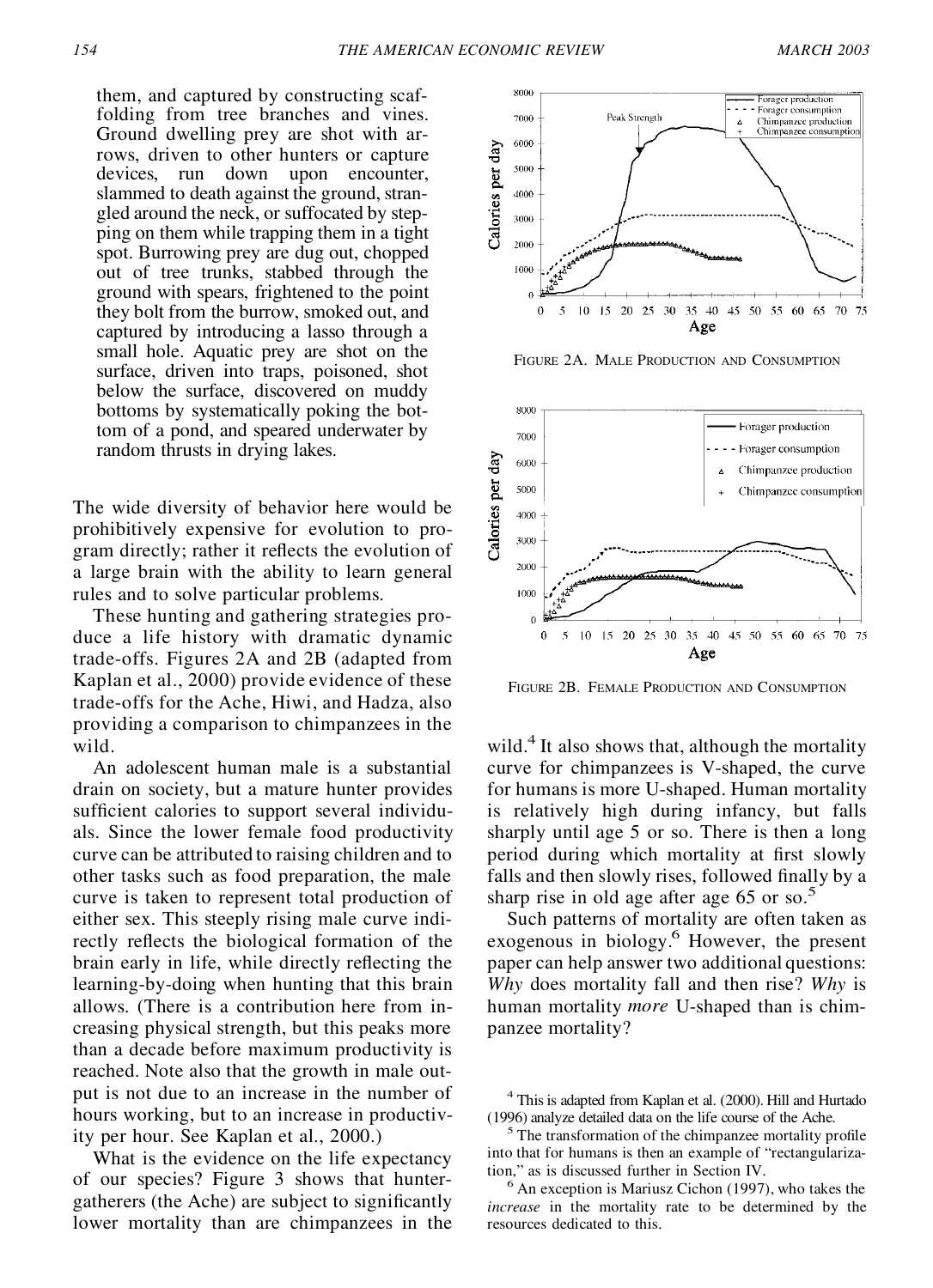

FIGURE 3. YEARLY MORTALITY

Using both productivity and mortality data, Figure 4 (adapted from Kaplan et al., 2001) is an explicit representation of the huge intertemporal trade-off in hunter-gatherer life history. This figure plots cumulative net food transfers weighted by the probability of survival as a function of age, for both sexes in all huntergatherer societiesfor which data exist. Inclusion of the intergenerational transfer represented by the female provision of child care would reinforce the huge trade-off already evident here. It takes until about age 50 to break even and the ultimate excess is relatively small.

Figure 4 also vividly illustrates the essential way in which intelligence and mortality are intertwined. If this calculation is performed using human net transfers but chimpanzee mortality, the curve remains in substantial deficit, which would imply a rapidly decreasing population. Assuming that chimpanzee mortality approximates the mortality of human evolutionary ancestors, this ancestral mortality could therefore not have supported the emergence of human intelligence and the associated economic life history. The evolution of these human characteristics then necessitated a substantial concurrent reduction in mortality.

Consider now two formal models of the coevolution of intelligence and life expectancy.

#### **II. Model 1—General Somatic Capital**

At each point in time, an individual has a somatic capital stock,  $K > 0$ , producing a



FIGURE 4. CUMULATIVE EXPECTED ENERGY SURPLUS BY AGE: HUMANS AND CHIMPANZEES

stream of energy output,  $F(K)$ . The initial capital stock is  $K(0) = K_0 > 0$ . The production function  $F$  satisfies standard restrictions as follows.

ASSUMPTION 1: *F* is such that  $F(0) = 0$ ;  $F'(K) > 0$  *and*  $F''(K) < 0$ , *for all*  $K > 0$ ;  $F'(K) \uparrow \infty$ , *as*  $K \uparrow 0$  *and*  $F'(K) \uparrow 0$ , *as*  $K \uparrow \infty$ .

The energy output can be used as investment,  $v$ , then augmenting the capital stock according to  $\frac{1}{\sqrt{1}}$  $\frac{dK}{dt}$  = *v*, where  $v \in [0, \bar{v}]$ .<sup>7</sup> The upper bound on the investment rate,  $\bar{v}$ , represents a simple type of increasing cost of investment, as is compelling here.

Some of the energy output,  $s \geq 0$ , can instead be used to reduce the instantaneous mortality rate,  $\mu(s)$ , which is a decreasing convex function of *s*, reaches a minimum level at some  $\overline{s}$ , and is such that only interior solutions for *s* typically arise.

ASSUMPTION 2:  $\mu$  *is such that*  $\mu'(s) \leq 0$ ,  $\mu''(s) > 0$ , *for all*  $s \in (0, \bar{s})$ ;  $\mu(s) \uparrow \mu(0)$  $\infty$ ,  $\mu'(s)$   $\uparrow$   $-\infty$ , *as s*  $\uparrow$  0;  $\mu'(\bar{s}) = 0$  *and*<br> $\mu(s) = r > 0$ , *for all*  $s \ge \bar{s}$ .<sup>8</sup>.

 $<sup>7</sup>$  Despite the empirical relevance of brain maintenance,</sup> capital does not depreciate here, for simplicity. However, the model can be easily modified to allow capital to depreciate at a constant rate with little qualitative change in the results.<br><sup>8</sup> If *K* represents brain mass, it seems plausible that  $\mu$ 

should be independent of *K*. If *K* represents body size,  $\mu$ should perhaps depend on *K* as well as *s*. In this case, it is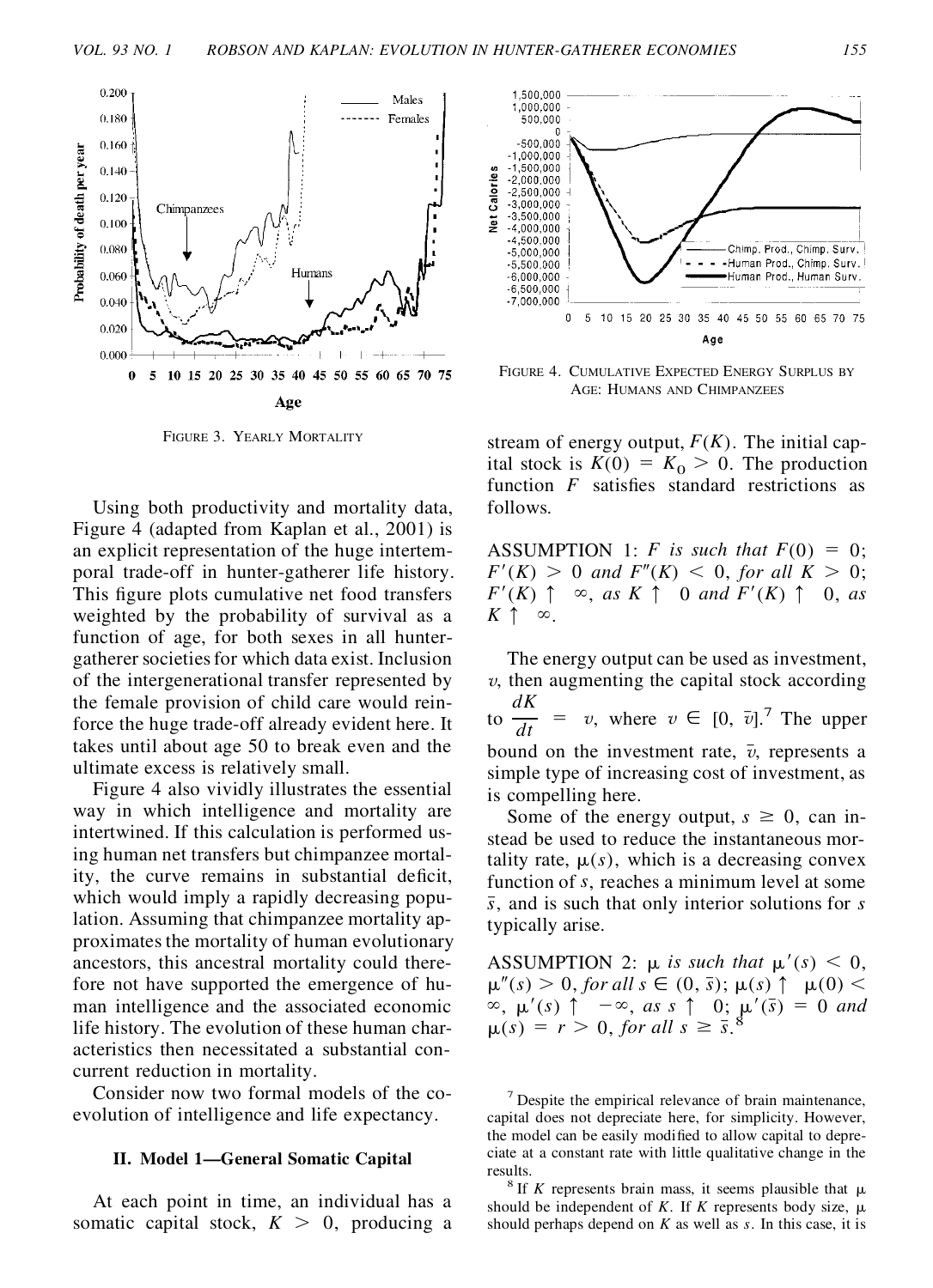This mortality rate has a mathematical effect similar to that of a time-varying interest rate. In the same way that an overall discount factor for time-varying interest is calculated, the overall probability of survival to age  $t$ ,  $p(t)$ , say, satisfies  $\div$  $dp(t)$  $\frac{dy}{dt} = -p(t)\mu(s)$  where  $p(0) = 1$ .

The energy surplus flow at age *t* is then  $y(t)$  =  $F(K(t)) - v(t) - s(t)$ . Finally, it is assumed that the initial production of each individual costs  $C_0 \geq K_0 > 0$ . The biologically appropriate objective criterion is the topic of the next subsection.

Consider first how the theory here might be reconciled with the observations in Section I, subsection C. For this purpose,  $F(K)$  is identified with observed production,  $v + s$  with observed consumption,so that *y* is the observed net transfer, as in Figures 2A, 2B, and  $5<sup>9</sup>$ .

#### A. *The Objective Criterion*

By way of introducing the appropriate criterion here, consider a species in which individuals have probability  $p(t)$  of reaching age *t*, when they produce expected offspring  $m(t) \geq$ 0. What steady-state rate of population growth, *r*, say, does this allow? If the total birth rate is  $Q(\tau)$  at time  $\tau$ , say, the birth rate at a time  $\tau$  – *t* must have been  $Q(\tau)e^{-\rho t}$ , given steady-state growth. Hence the density of individuals of age t at time  $\tau$  is  $p(t)Q(\tau)e^{-\rho t}$  and the contribution of these individuals to the birth rate at time  $\tau$  is  $m(t)p(t)Q(\tau)e^{-\rho t}$ . The steady-state growth rate,  $\rho$ , is then the unique solution of the "Euler-Lotka equation"  $\int_0^\infty e^{-pt}p(t)m(t) dt = 1$ . (See Stearns, 1992, for example. It also can be shown that the age distribution generally converges to the steady-state distribution from an arbitrary initial configuration.) If there are a number of types, any type with the maximal growth rate will ultimately dominate other types with lower rates, so the steady-state growth rate is the appropriate criterion for biological suc-

cess.<sup>10</sup> The Euler-Lotka equation focuses on the biological reproduction of individuals as the crucial characteristic that limits and determines the growth rate.

However, this conventional biological approach ignores the crucial energetic constraints on population growth. This seems especially an issue for human beings, who invest heavily in their young. The following economic approach, where the resource flows between generations are the crucial limiting characteristic, is then more appealing. Suppose individuals have a probability of survival profile  $p$  and a surplus energy profile *y*, where initial production of each individual costs  $C_0$ . What steady-state growth rates,  $\rho$ , are then feasible? Reasoning along similar lines as before, if the birth rate at time  $\tau$  is  $Q(\tau)$ , say, the net economic surplus derived from *y* at time  $\tau$  is  $\int_0^{\infty} Q(\tau) e^{-\rho t} p(t) y(t)$ *dt*. Since energy expenditure on newborns is  $Q(\tau)C_0$ , a growth rate  $\rho$  is economically feasible if and only if  $\int_0^\infty e^{-pt}p(t)y(t) dt \ge C_0$ . The problem then becomes that of finding the maximum growth rate that is economically feasible over choice of *p* and *y* that satisfy the constraints of the model.

Implicit in this approach is that individuals who have energy deficits, typically the young, have these deficits made up by the energy surpluses of other, typically older, individuals. The food-sharing in hunter-gatherer societies performs such redistribution on a large scale, as Figures 2A and 2B imply. In a snapshot of such a society, there is an age distribution of individuals, each with a characteristic energy surplus or deficit. Since there is essentially no storage of food, instantaneous feasibility dictates that these surpluses must be nonnegative in the aggregate.

From the lifetime point of view of an individual in such a society, thisredistribution functions as a loan. That is, in exchange for a subsidy while young, the individual makes repayments while older. What compels older individuals to repay the loan they were given while young? The answer is that individuals have a biological motive to foster their own clear that mortality will tend to fall during the initial growth offspring. Indeed, natural selection would act

phase. (Richard Sibly et al., 1985, present such a model.) In any case, the present model shows that the initially increas-

ing *value* of an individual suffices for this result.<br><sup>9</sup> The cost  $C_0$  is interpreted as the metabolic transfer from mother to the unborn infant, which is small compared to the transfers from parents to children.

<sup>&</sup>lt;sup>10</sup> Such a growth rate criterion would determine biological success in the absence of overall resource constraints. If these were modeled explicitly, greater attention would need to be paid to the interactions within and across species.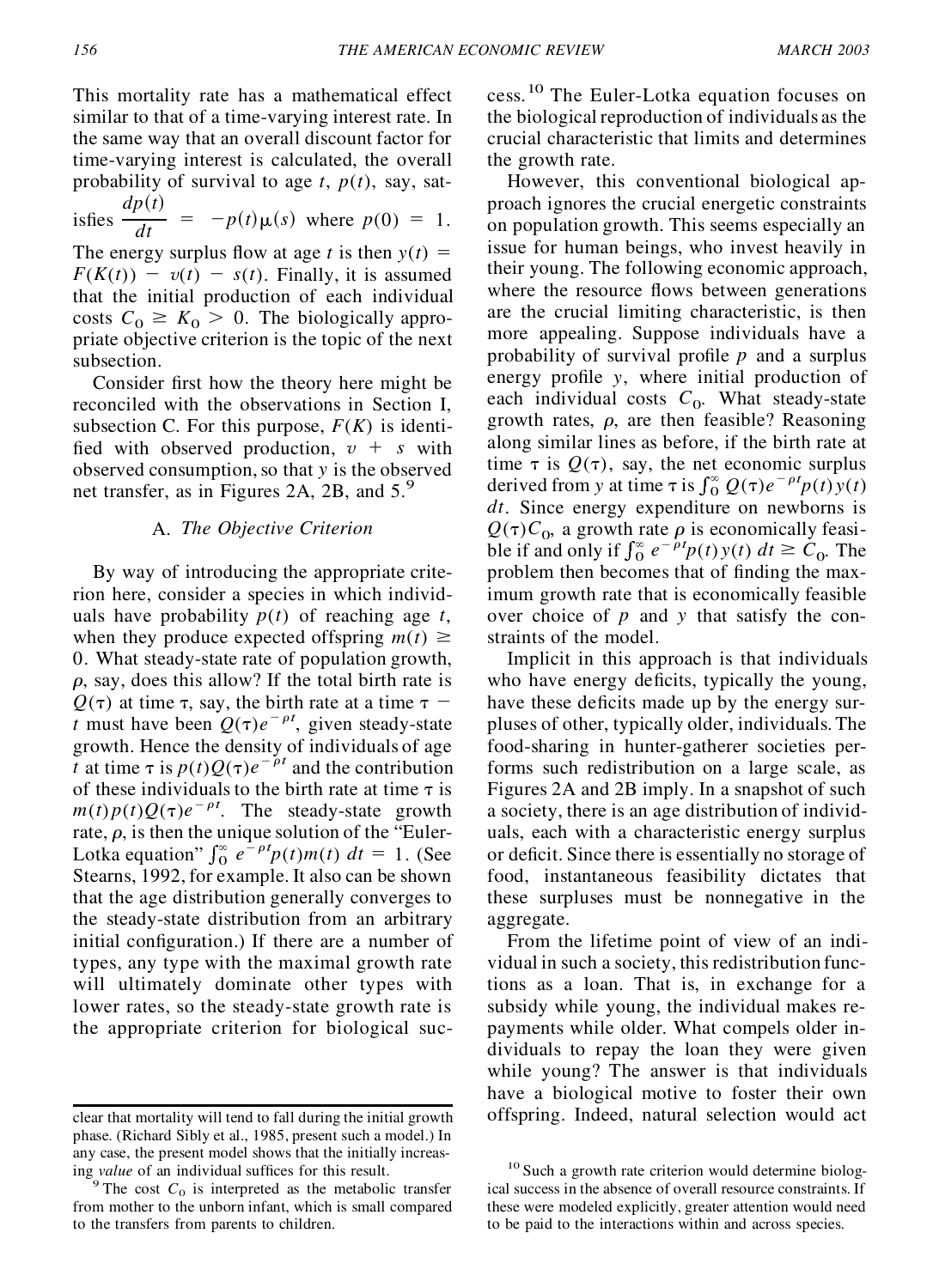on genes influencing resource transfers between generations. Genes maximizing their representation in future generations would be those generating such parental concern. The social food-sharing arrangements of hunter-gatherer societies smooth out this intergenerational transfer and are presumably Pareto improving, but they do not change its basically selfish nature.<sup>11</sup>

To illustrate the distinctness of the present approach, note that it recognizes that humans have economic value, and *therefore* biological value, after the age when their own reproduction ceases. From the point of view of the Euler-Lotka equation, it is mysterious why individuals should even live beyond this age; from the present economic point of view, the biological purpose of thisis clear: It isto provide resources to offspring.

Although the growth rate criterion is unusual in economics, it is straightforward and convenient to transform it into a typical economic one, as follows:

LEMMA 1: *If p and y generate the maximum* growth rate  $\bar{\rho} \in (-\infty, \infty)$ , then p and y maximize  $\int_0^{\infty} e^{-\rho t} p(t) y(t) dt$  at the value  $C_0$ .<sup>12</sup>

#### PROOF:

For example, if  $p$  and  $y$  generate  $\bar{p}$ , but  $\int_{0}^{\infty} e^{-\bar{\rho}t} p(t) y(t) dt > C_0$ , then  $\int_{0}^{\infty} e^{-\rho t} p(t) y(t)$  $dt > C_0$  for some  $\rho > \overline{\rho}$ , and a rate greater than  $\bar{\rho}$  is possible.

Further, since the actual growth rate of hominids over the last two million years must have been essentially zero, it is assumed that  $\bar{p} = 0$ . Lemma 1 then motivates considering the maximization of total expected energy surplus

<sup>11</sup> Another major function of food sharing in huntergatherer societies is to spread risk, since, for example, the return from hunting large game is highly variable. (See Kaplan and Hill, 1985, for example.)

<sup>12</sup> Although  $\bar{\rho}$  is an *unknown* parameter, it turns out to be sufficient in general to solve this transformed problem. Observe also that  $\bar{\rho}$  functions as a source of impatience. An additional source is that, whereas energy in youth favors one's own reproduction, that in old age benefits the reproduction only of one's offspring, who are only  $\frac{1}{2}$  relatives under sexual reproduction. Alan Rogers (1994) derives the rate of time preference from such considerations, which are neglected here, for simplicity.

 $\int_0^{\infty} p(t)y(t) dt$  subject to the above model.<sup>13</sup><br>Theorem 1 below ultimately rigorously justifies this approach by proving that this transformed problem has a unique solution, and, as long as  $\int_{0}^{\infty} p(t)y(t) dt = C_0$ , that this solution also generates the maximum growth rate of zero.<sup>14</sup>

#### B. *A Key Steady State*

As the first step to solving the problem of maximizing total expected energy surplus, consider states in which capital is fixed at  $K$ , so investment  $v$  is zero, and where expenditure on mortality reduction, *s*, is also constant. Take then the optimal such *s* and so define

$$
(1) \quad W(K) = \max_{s \geq 0} Z(K, s),
$$

where 
$$
Z(K, s) = \frac{F(K) - s}{\mu(s)}
$$
.

That is, since the constant flow of energy surplus in such a steady state is  $y = F(K) - s$  and the constant mortality rate  $\mu(s)$  has the same mathematical effect as a constant interest rate, *Z*(*K*, *s*) is total expected energy surplus in such a steady state.

LEMMA 2:*Given Assumptions* 1 *and* 2, *a unique optimal s in* (1) *exists for all*  $K > 0$ , *given* by  $s(K) \in (0, F(K))$ , *say, the unique solution*  $of Z_s(K, s) = 0$ . *Furthermore*,  $$  $ds(K)$  $\frac{dX}{dK} > 0$ . *Hence* 

<sup>13</sup> Although the average growth rate must have been close to zero, there might still have been periods of positive growth interrupted by occasional crashes. As long as the crashes were selectively neutral, the appropriate growth rate might then be positive. This makes little qualitative difference to the results, however, since a positive growth rate could be incorporated into the definition of the mortality rate.

In terms of Oded Galor and David N. Weil (2000), the regime here is "Malthusian." The effect here that an environment promoting learning induces a larger brain is formally reminiscent of their effect that technological change spurs education, in the "Modern Growth Regime." Galor and Weil, however, do not allow endogenous mortality. See also Galor and Omer Moav (2002).  $14$  Total offspring is also maximized, at the value 1, by

choice of the optimal profiles  $p$  and  $y$ . Such biological maximization problems, that also specify the maximized value, are reminiscent of perfect competition, where firms maximize profits, and profits are zero.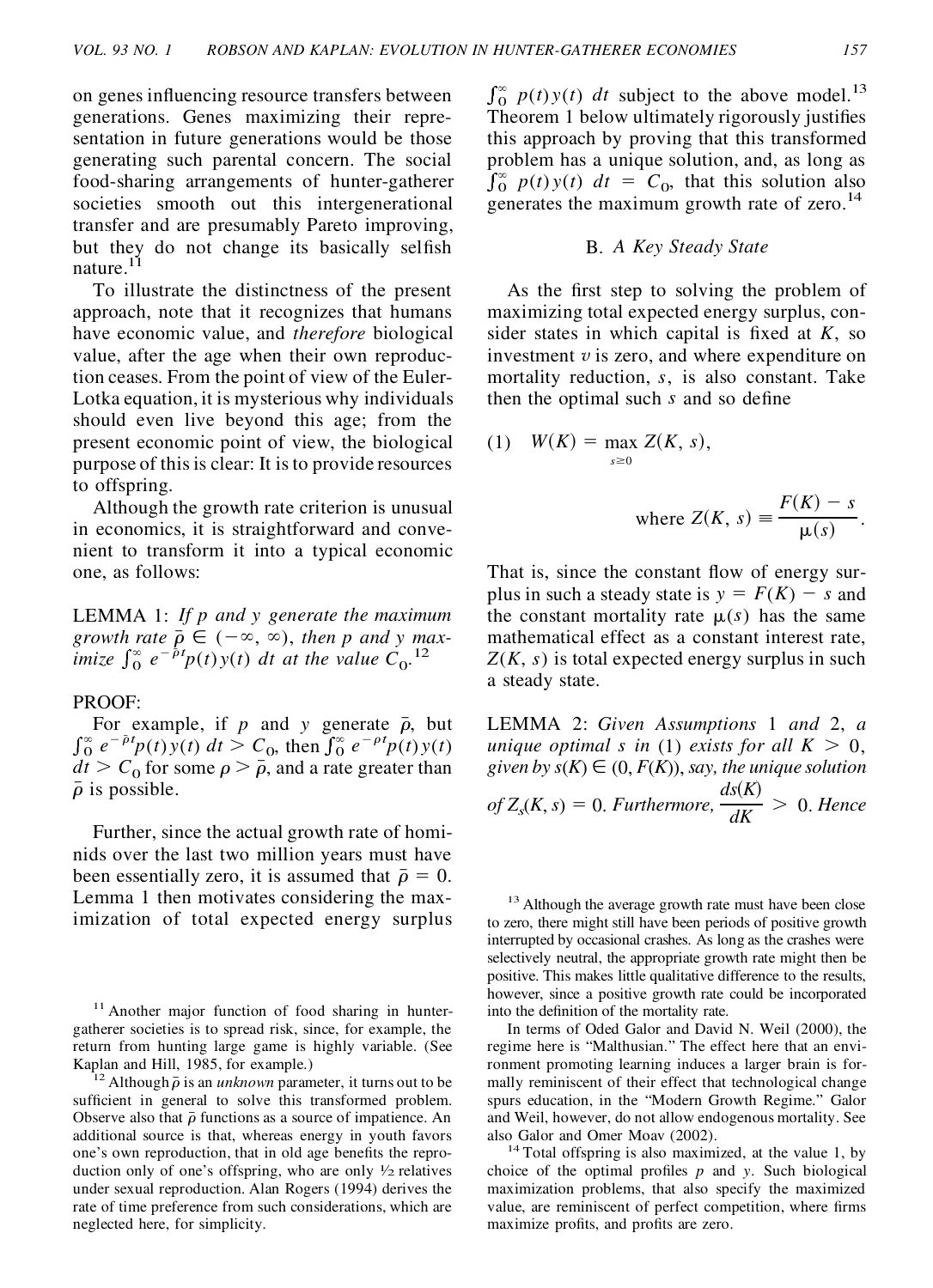*higher gross output, F*(*K*), *implies higher optimal expenditure on mortality reduction.*

#### PROOF:

The proofs of this and all the subsequent Lemmas and Theorems are in the Appendix.

It follows from Assumptions 1 and 2 that  $\lim_{K \uparrow} 0^W(K) = \infty$  and that  $\lim_{K \uparrow} 0^W(K) =$ 0. For technical convenience, it is further assumed that:

ASSUMPTION 3: *There exists a unique*  $K^*$  > 0 *such that*  $W'(K^*) = 1$  *and*  $W''(K^*) \leq 0.15$ 

The condition  $W'(K^*) = 1$  characterizes an optimal steady state. [The marginal cost of increasing the capital stock is 1, since this must be obtained by sacrificing current energy output, whereas the marginal gain is  $W'(K)$ .] That is, it will be shown that the steady state with capital  $K^*$  and the associated  $s(K^*) = s^*$ , say, describes long-run behavior in any optimal life history.

#### C. *The Optimal Life History*

Suppose first that  $K_0 \geq K^*$ , where  $K^*$  satisfies  $W'(K^*) = 1$ . This implies that  $W'(K_0) \le$ 1, so the return from an increment in capital is less than its cost in terms of forgone output now. Set then  $v(t) \equiv 0$ , and  $s(t) \equiv s(K_0)$ . If  $K_0 \leq K^*$ , instead, invest so as to converge as fast as possible to the steady state with capital *K*\* and expenditure on mortality reduction *s*\*. Define then  $t^* = (K^* - K_0)/\overline{v}$ , and take the investment path as

$$
v(t) = \begin{cases} \bar{v}, & \text{for } t < t^* \\ 0, & \text{for } t \geq t^* \end{cases}
$$

The candidate path of mortality reduction

.

<sup>15</sup> Note that  $W''(K) = \frac{F'(K)^2}{(F(K))^2}$  $\mu(s(K))$  $F''(K)$  $\frac{K^2}{F^2(K)^2}$  –  $\left(\frac{(\mu'(s(K)))^3}{\mu''(s(K))}\right]$ . A condition on the mortality function that is sufficient for the *global* concavity of *W*, for a given concave *F*, is that  $-\frac{\mu'(s)^3}{\mu''(s)} \le U$ , for all  $s \in [0, \overline{s}]$ , where  $U > 0$ 0 is small enough. There are functions satisfying Assumption 2 and this requirement.

expenditure for  $K_0 \leq K^*$  can be motivated as follows. Suppose that the total expected future energy surplus, or the "value of a life," at age *t*, is  $J(t) = (p(t))^{-1} \int_t^{\infty} p(\tau) y(\tau) d\tau$ . Hence the value of a life evolves as  $\frac{1}{4}$ *dJ*  $\frac{d}{dt} = -y +$  $J\mu(s)$ . Given *J*, the optimal expenditure on mortality reduction, *s*, is determined by  $-J\mu'(s) = 1$ . That is, the flow of gain from an increment in *s* should equal its cost flow, 1. Altogether, then:

(2) 
$$
\frac{dJ}{dt} = -F(K) + v + s + J\mu(s)
$$
  
where  $-J\mu'(s) = 1$ .

This problem is now shown to have a unique solution. It is convenient to establish two of its properties at the same time.

LEMMA 3:*The problem* (2) *has a unique solution for s*, *where*  $\frac{ds}{dt} > 0$ , *and s*  $> s(K)$ , *for all*  $t \in [0, t^*).$ 

Thus the candidate path for expenditure on mortality reduction, *s*, over the initial phase is strictly increasing and *s* is always greater than the level that would be optimal if investment were to cease immediately.

These observations illuminate typical biological patterns of initial mortality. That is, expenditure on mortality reduction is governed by the value of life, *J*. This is initially increasing, and mortality is falling, because somatic investment is occurring. Similarly, it is plausible that mortality expenditure should be increased by the anticipation of the higher somatic capital stocks that will be accumulated.

Equation (2) is Bellman's equation. Although this is a necessary condition for optimality only under undesirably strong assumptions, it is suf ficient in a satisfactory sense:

**THEOREM** 1: (a) *The functions*  $v(t)$  *and*  $s(t)$ *described above imply time paths for K*(*t*) *and p*(*t*) *which maximize*  $\int_{0}^{\infty} p(t)y(t) dt$  *over the set of feasible absolutely continuous paths. This solution is essentially unique.* (b) *If*  $C_0$  =  $\int_{0}^{\infty} p(t)y(t) dt$  *for this solution, then this solu-*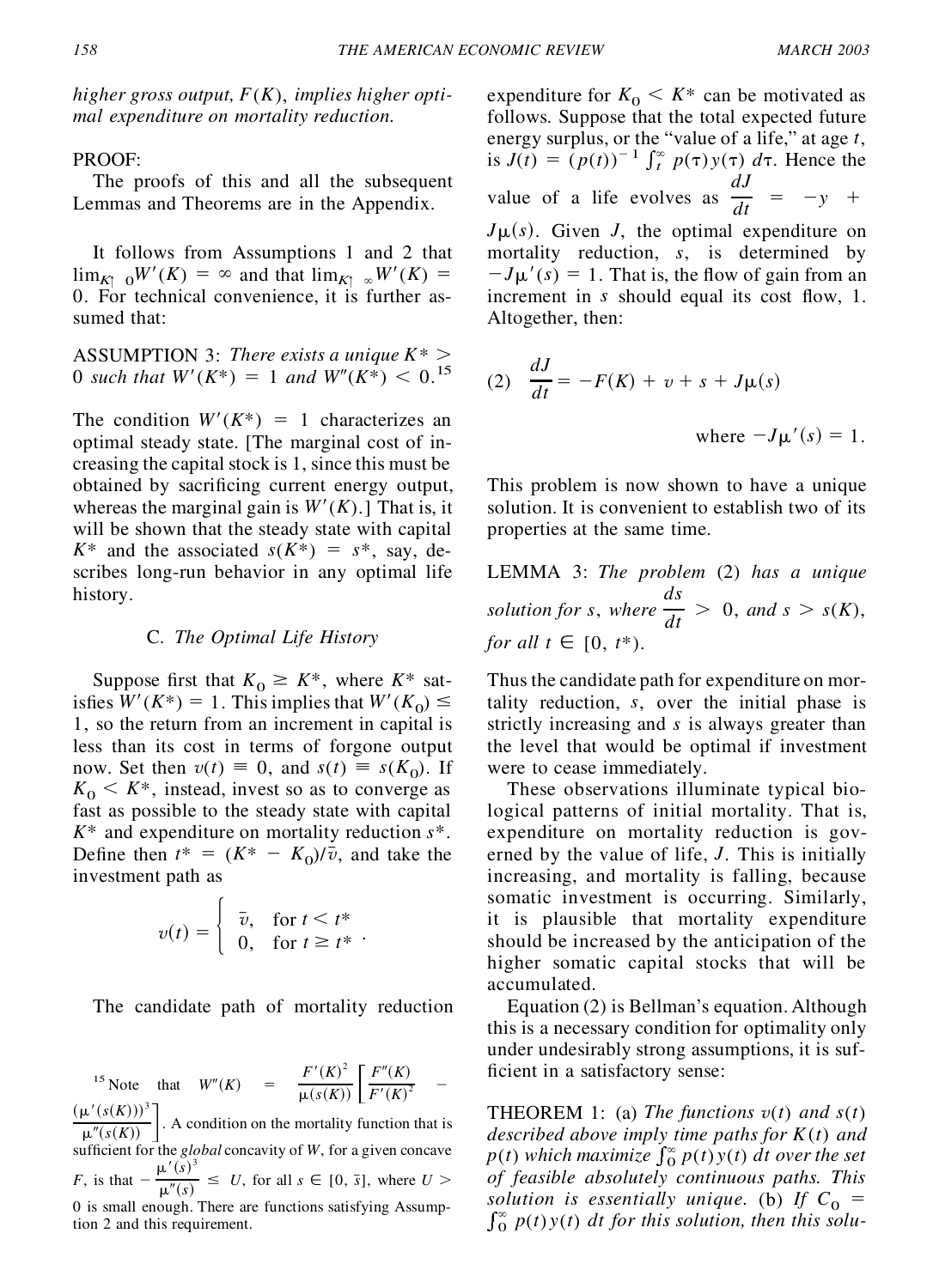*tion also maximizes the associated growth rate, as in Section* II, *subsection* A, *and this maxi mum growth rate is zero.*

This first result extends standard economic growth theory by allowing an endogenously chosen mortality (or interest) rate. Despite this, the optimal path convergesto a steady state in a familiar way. The second result is that this solution to the problem of maximizing total expected energy surplus also provides the solution to the basic biological problem of maximizing the growth rate.

#### D. *More Productive Capital; Lower Extrinsic Mortality*

How does a parametric decrease in mortality or a parametric increase in production affect the choices of *s* and *K* as functions of time? Introduce a parameter  $\alpha$  into the production function such that an increase in  $\alpha$  means that output rises and the marginal product of capital does not fall. Suppose also that mortality has an "extrinsic" component given by  $\beta$ , where  $\mu$  is now considered "intrinsic mortality."<sup>16</sup>

ASSUMPTION 4: (a) *The production function is now*  $F(K, \alpha)$ *, for*  $\alpha \in \mathcal{A}$ *, where*  $\mathcal{A}$  *is a compact interval, such that* (i)  $F(\cdot, \alpha)$  *satisfies Assumption* 1 *for each*  $\alpha \in \mathcal{A}$ , (ii)  $F_{\alpha}(K, \alpha)$  > 0 *and*  $F_{K\alpha}(K, \alpha) \ge 0$ , *for all*  $\alpha \in \mathcal{A}$  *and*  $K$  > 0. (b) The mortality function is now  $\mu(s) + \beta$ , *where*  $\beta \in \mathcal{B}$ , *for*  $\beta$  *a compact interval*, *and*  $\mu$ *satis es Assumption* 2.

Consider first a change in the parameter  $\alpha$  to reflect greater productivity. Denote the entire time path of *s* as  $s(t, \alpha)$ .

THEOREM 2(a): *In Model* 1, *with these parameters added*,  $\frac{\partial s(t, \alpha)}{\partial}$  >  $\frac{\partial}{\partial \alpha}$  > 0, *for all*  $t \ge 0$ ,  $\frac{dK^*}{dt}$  $\frac{d\alpha}{d\alpha} > 0.$ 

In particular, even if productivity increases

across the board, so that the marginal product of capital is not affected, long-run mortality falls. The reason is that such a productivity increase raises the value of life. This decrease in longrun mortality then causes the long-run level of capital to rise. These effects are only strengthened if the marginal product of capital is increased by the productivity increase. Indeed, such an increase in productivity reduces mortality at *every* age.

Consider now changing the parameter  $\beta$  that represents extrinsic mortality.17 Denote the entire time path of *s* as  $s(t, \beta)$ .

THEOREM 2(b): In Model 1, 
$$
\frac{\partial s(t, \beta)}{\partial \beta} < 0
$$
,  
for all  $t \ge 0$ , and  $\frac{dK^*}{d\beta} < 0$ .

That is: A decrease in extrinsic mortality,  $\beta$ , leads to a further *amplifying* decrease in intrinsic long-run mortality,  $\mu(s^*)$ . Although such a result might seem at first contrary to economic intuition, it follows here just because such a fall in *b* must increase the value of life at each age. The reduction in overall mortality leads to an increase in long-run capital, *K*\*. Indeed, a reduction in extrinsic mortality causes a reinforcing reduction in intrinsic mortality at *every* age.

These comparative static results for Model 1 are further discussed in Section III, subsection B, together with the related results for Model 2.

#### **III. Model 2—Speci c Neural Capital**

Especially when the somatic capital in Model 1 is interpreted as the brain, this model does not account for key features of the lifetime production profiles in Figures 2A and 2B and the mortality profiles in Figure 3. First, it does not generate the steep rise in output evident during adulthood among men. Growth in physical strength is initially a factor here, but, since this peaks at about age 22, the subsequent rise in output seems to be due to learning-by-doing.

<sup>&</sup>lt;sup>16</sup> The additively separable form for mortality can be relaxed to allow a function of the form  $\mu(s, \beta)$ , where  $\mu(\cdot, \beta)$  satisfies Assumption 2,  $\mu_{\beta}(s, \beta) > 0$  and  $\mu_{s\beta}(s, \beta)$  $\beta$ )  $\geq$  0.

<sup>&</sup>lt;sup>17</sup> Either an increase in  $\alpha$  or a decrease in  $\beta$  by itself implies that positive population growth would occur. Zero growth should be reestablished. Although this could be done in general via density dependence of the production or mortality functions, it is assumed here that this is done by increasing  $C_0$ .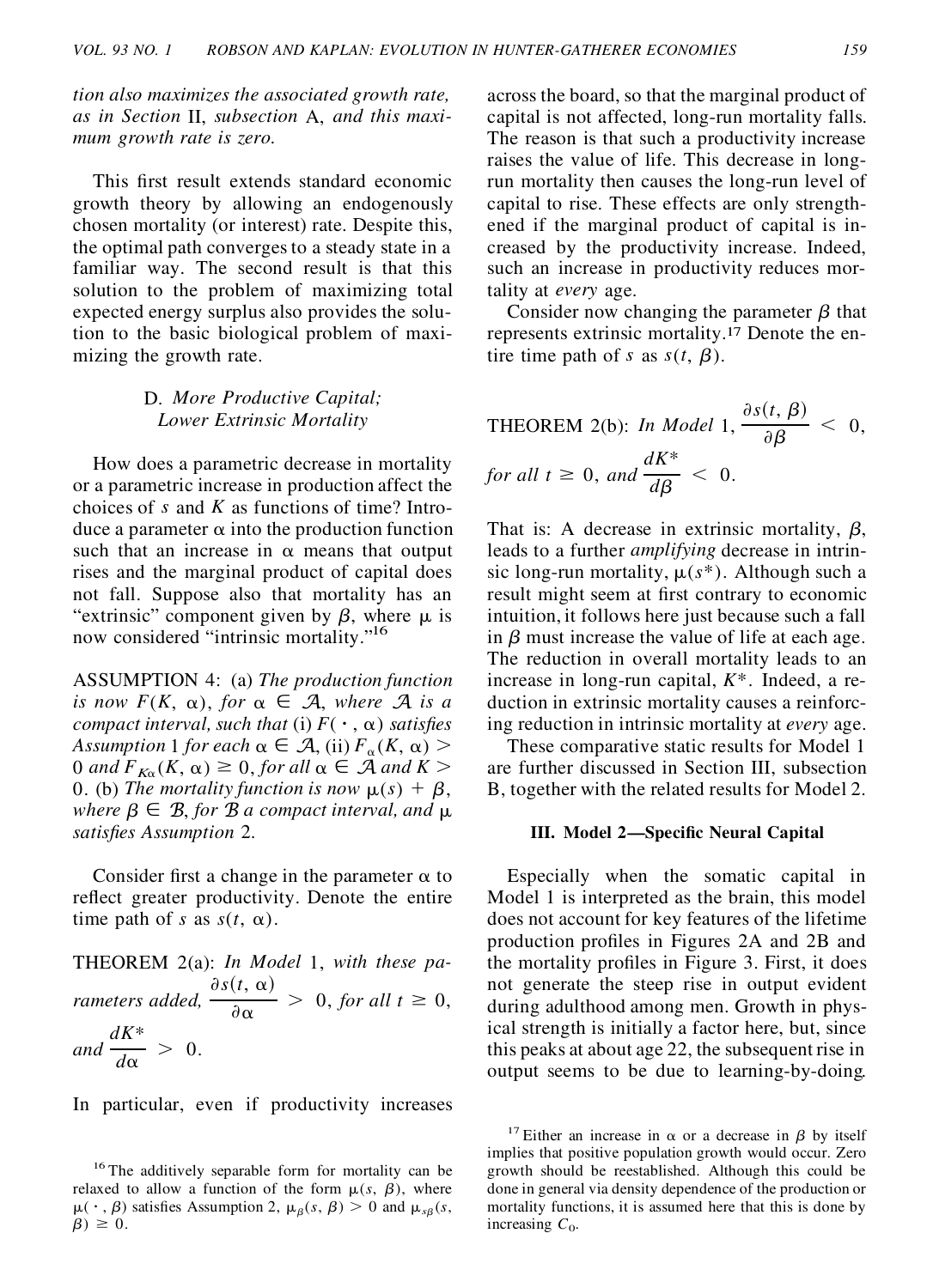.

This delayed growth in productivity impliesthat investment in neural capital induces a significant dynamic trade-off after physical growth of the brain is complete. Indeed, this consideration distinguishesthe brain from most other forms of somatic capital.<sup>18</sup> Secondly, Model 1 does not account for the declining output and rising mortality most evident beyond age 65 or so.

Model 2, in which output varies over time with a constant stock, addresses these issues and permits the focus to be specifically on neural capital. If now the brain has fixed size  $K$ , production at date *t* is  $F(K, t)$ , say. There is an initial range over which  $F(K, t)$  rises. One factor that would tend to induce this rise is continuing overall bodily growth, where  $F(K, t)$  is interpreted as output less investment in other nonneural somatic stocks.<sup>19</sup> However, the key factor leading to rising productivity, even after all somatic investment is complete, is learning-bydoing. Thus a large brain, *K*, induces high levels of *F*(*K*, *t*), which only become evident at ages, *t*, long after brain growth itself has ended. Finally, senescence is captured in a terminal range of ages over which  $F(K, t)$  declines.

ASSUMPTION 5: (a) (i) *There* is some  $T > 0$ *and, for each*  $K > 0$ *, some*  $\hat{t}(K)$ *, where*  $T > 0$  $\hat{t}(K) > 0$ , *such* that  $F(K, 0) = 0$ ;  $F_t(K, t) > 0$ . 0, *for all t* ∈ [0,  $\hat{t}(K)$ );  $F_{t}(K, \hat{t}(K)) = 0$  *and*  $F_{tt}(K, \hat{t}(K)) < 0$ ;  $F_{t}(K, t) < 0$ , *for all*  $t \in$  $(\hat{t}(K), T]$ ; *and*  $F(K, t) = 0$ , *for all*  $t \geq T$ .<sup>20</sup> (ii)  $F(\cdot, t)$  *satisfies Assumption* 1, *for each*  $t \in (0, t)$ *T*). (b) *Mortality*  $\mu$  *satisfies Assumption* 2.<sup>21</sup>

For analytic simplicity, neural investment  $\overline{\phantom{a}}$ *dK*  $\frac{d}{dt}$  =

<sup>18</sup> Some such lag between the end of direct investment and the peak of output might arise with other kinds of somatic capital, if investment in one kind should precede investment in another. For example, perhaps bones should be fully formed before muscular growth and development can be completed. The magnitude of this lag might only be several years, however, contrasting with the 25–30 years between the end of direct neural investment and the peak output it permits.<br><sup>19</sup> In general,  $F(K, t)$  could be negative initially, as long

as  $M(0)$  remains nonnegative, where  $M(t)$  is introduced

below.<br><sup>20</sup> For simplicity, *T* is independent of *K*.<br><sup>21</sup> It might be realistic for  $\mu$  to be time dependent, tending to rise at the end of life. It is not *necessary* to assume this, however, to generate eventually rising mortality.

*v*, is now constrained to occur in a block of time at the beginning of life.<sup>22</sup> That is, for some  $t \geq 0$ .

$$
v(\tau) = \begin{cases} \bar{v} > 0 \\ 0 & \tau \geq t \end{cases} \quad \tau \in [0, t) \quad .
$$

There is again an initial cost  $C_0 \ge K_0 > 0$  for each individual.

Lemma 1 remains valid, so that any end date for investment, *t*, and any mortality reduction expenditure profile,  $s$ , that maximize the steady-state growth rate, also maximize total expected energy surplus, discounted using this growth rate. Assuming again that this maximum growth rate is zero, Model 2 then suggests considering the following "overall problem:"

$$
(3) \max_{t\in[0,T]}M(t),
$$

for 
$$
M(t) = \max_{s} \left[ \int_{0}^{t} p(\tau) (F(K_0 + \overline{v}\tau, \tau)) \right]
$$

$$
- s(\tau) - \overline{v}) d\tau + p(t)W(K_0 + \overline{v}t, t) ,
$$

*s*

(4) where 
$$
W(K, t) \equiv \max(p(t))^{-1}
$$

$$
\times \left( \int_{t}^{T} p(\tau) (F(K, \tau) - s(\tau)) d\tau \right),
$$

for all  $K > 0$ , and  $p(t) = \exp(-\int_0^t \mu(s(\tau)))$  $d\tau$ , for all  $t \in [0, T]$ . Theorem 3 rigorously justifies this approach by showing that this overall problem has a unique solution and, given the maximum total expected energy surplus equals  $C_0$ , that this solution attains the maximum growth rate of zero.

 $22$  This assumption seems biologically realistic. However, if the production function yields low enough output for a long enough time initially, but then rises rapidly, unconstrained optimal investment involves delay. On the other hand, there are production functions for which the optimal investment path involves a block of maximal investment initially, as assumed here.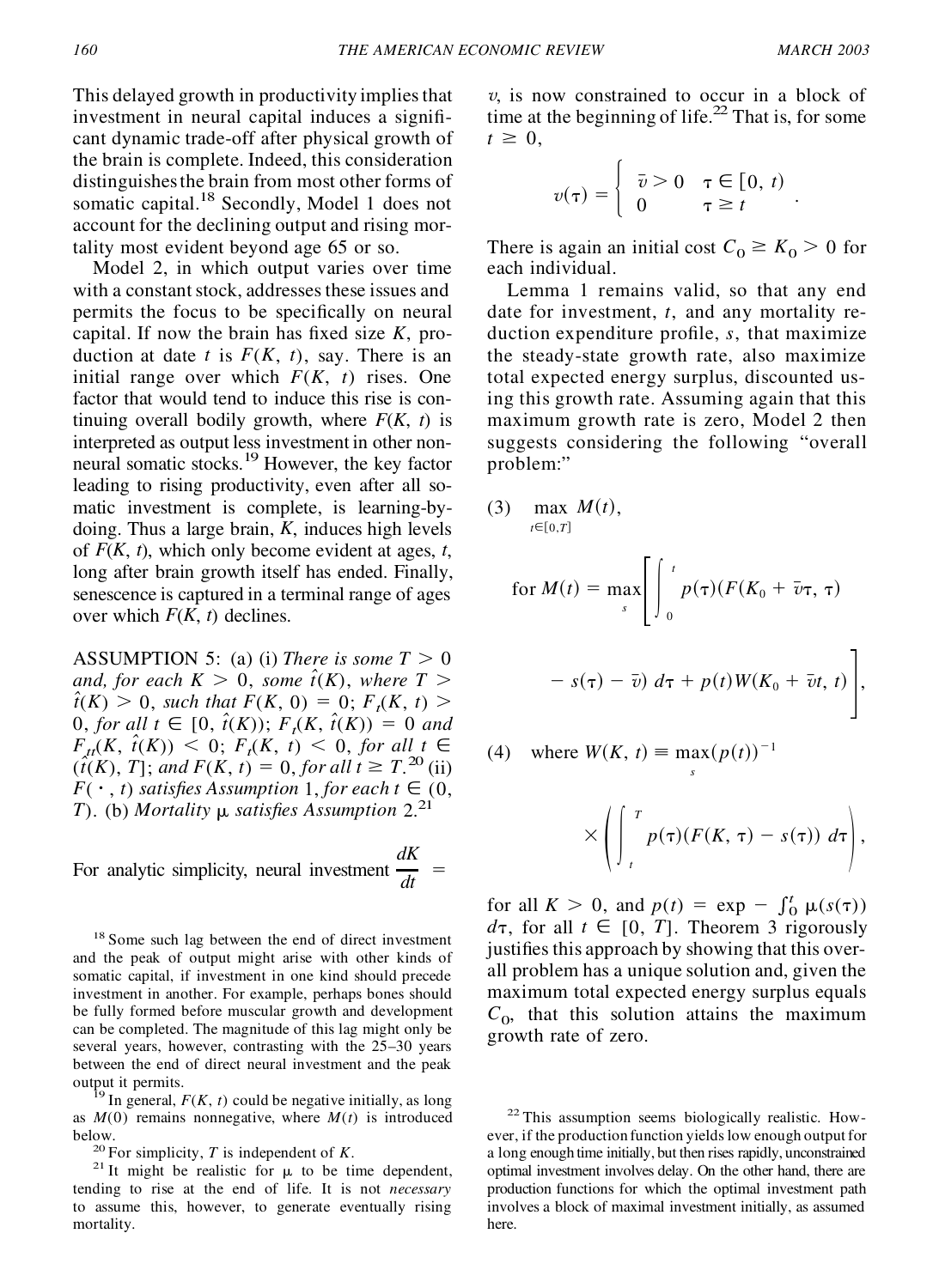Address first the subproblem of maximizing total expected energy surplus *W*(*K*, *t*) conditional on an arbitrary starting date, *t*, and an arbitrary constant capital stock,  $K$  > 0. This subproblem generalizes that of the optimal steady state in Model 1 and the assumptions made here generalize those made there. Consider the following equations for *s* and *J*:

(5) 
$$
J\mu'(s) = -1
$$
,  $\frac{dJ}{dt} = -y + J\mu(s)$ ,

for all  $t \in [0, T]$ , and  $J(T) = 0$ ,

where  $y(t) = F(K, t) - s(t)$ . It follows that:

LEMMA 4: *There is a unique solution for s of* (5), *and this is the essentially unique optimal path.* It follows from (4) that  $W_K(K, t) =$  $(p(t))^{-1}(\int_t^T p(\tau) F_K(K, \tau) d\tau) > 0$ , for all  $t \in$ [0, *T*) *and from* (3) *that*  $dM(t)$  $\frac{dV}{dt} = p(t)(W_K)$  $(K_0 + \bar{v}t, t) - 1)\bar{v}$ , *for all*  $t \in [0, T]$ .

Assumption 5 and equation (4) imply that  $\lim_{K \uparrow} 0 W_K(K, t) = \infty$ , for all  $t \in [0, T)$ , and that  $W_K(K, T) = 0$ , for all  $K > 0$ . Hence  $dM(T)$  $\frac{d}{dt}$  < 0; whereas, if *K*(0) is small enough,  $dM(0)$  $\frac{d}{dt} > 0$ . Hence *M*(*t*) has a maximum at

some  $t^* \in (0, T)$  where  $$  $dM(t^*)$  $\frac{d}{dt}$  = 0 and

 $d^2M(t^*)$  $\frac{d^{2}}{dt^{2}} \leq 0$ . This is sharpened slightly, in the

usual way, as follows:

ASSUMPTION 6: *There is a unique*  $t^* \in (0, 1)$ *T* ) *maximizing M*(*t*) *over* [0, *T* ], *such that*  $dM(t^*)$  $\frac{d\vec{a}}{dt}$  = 0 *and*  $d^2M(t^*)$  $\frac{d^{2}}{dt^{2}} = p(t^{*})(W_{KK}(K_0 +$  $\overline{v}t^*, t^*\overline{v} + W_{Kt}(K_0 + \overline{v}t^*, t^*)) < 0.$ 

Model 2 is now shown to provide an economic explanation for the typical U-shape of mortality rates. This follows because the present assumptions imply that the value of life is hump-shaped, and the value of life and mortality are closely linked. To be precise: As long as output continues to rise after *t*\*, the associated optimal mortality profile must be U-shaped. In addition, this solution of the overall problem, as in (3), maximizes the growth rate at zero:

THEOREM 3: (a) *There is an essentially unique optimal path s yielding*  $M(t^*) > 0$ . *Given that optimal neural investment ends before output peaks, so that*  $0 \le t^* \le \hat{t}(K^*) = \hat{t}$ , *say, there is some*  $\overline{t} \in (0, \hat{t})$  *such that the optimal* m *iscontinuous, strictly decreasing for*  $t \in [0, \bar{t})$ , *and strictly increasing for*  $t \in (\bar{t}, T)$ . (b) If  $C_0 = M(t^*)$ , this *solution for s <sup>T</sup>* ). (b) *If <sup>C</sup>*<sup>0</sup> <sup>5</sup> *<sup>M</sup>*(*t*\*), *this solution for <sup>s</sup> generates the maximum growth rate, as in Section* II, *subsection* A, *and this maximum growth rate is zero.*

A nice empirical test of the present approach is then provided by the predicted inverse relationship between  $J(t)$  and  $\mu(s)$ , which stems from how mortality is determined here—from the relation  $J\mu'(s) = -1$ . Consider Figure 5, using data for both sexes on production, consumption, and mortality for the Ache, Hiwi, and Hadza.<sup>23</sup>

Although the present specification of the mortality function is mainly for simplicity, and Figure 5 suggests it is not exactly valid, it also suggests it is a good approximation.

#### B. *An Environment Favoring Learning; Lower Extrinsic Mortality*

Consider now an economic environment in which learning is more effective, as modeled by a shift in a parameter  $\alpha$  in the production function. With an increase in  $\alpha$ , output after brain growth is complete may at first decline, upon the advent of a cognitively demanding foraging activity. For example, a teenage male who hunts may accept lower current output than that from alternative productive activities. At older ages, however, output rises substantially.<sup>24</sup> It is

<sup>23</sup> Although the present model treats other nonneural somatic investment as a reduction in output rather than as a component of consumption, energy flow surplus is not affected by this transfer.<br><sup>24</sup> It is enough that output may at first be lower and then

must be higher, regardless of how this pattern relates to *t*\*. The present assumption is realistic, however, because there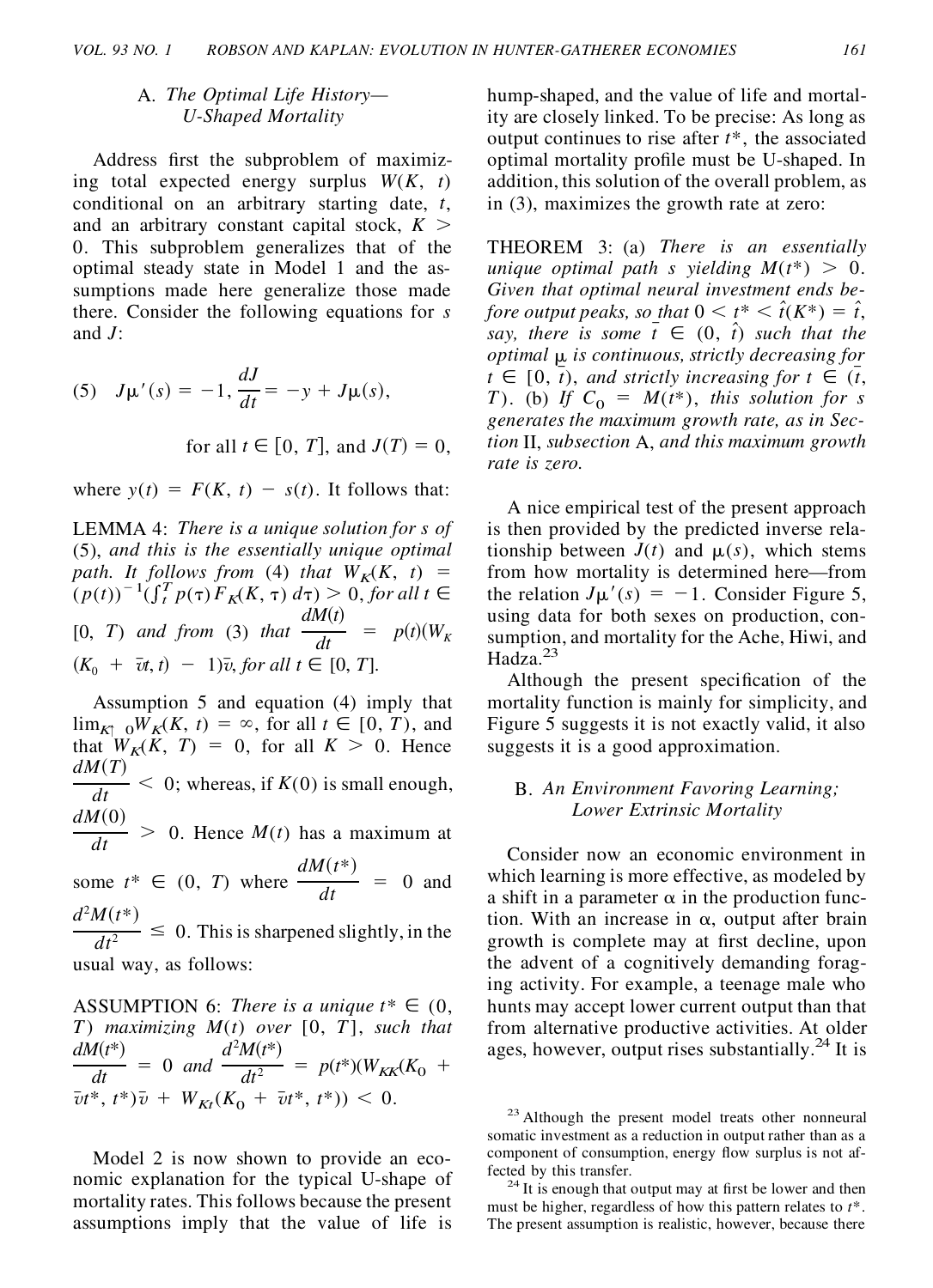

FIGURE 5. FORAGER MORTALITY AND ENERGY SURPLUS

indeed only the ultimate rise in the productivity of hunting resulting from learning-by-doing that makes such early specialization in hunting optimal. It is also then assumed that the overall effect of the increase in  $\alpha$  is either to raise or hold constant total expected energy surplus.<sup>25</sup> As an alternative to such a shift in productivity, we will consider also the effect of a parametric reduction in extrinsic mortality.<sup>26</sup>

ASSUMPTION 7: (a) *The production function*  $F(K, t, \alpha)$  *satisfies Assumption* 5, *for each*  $\alpha \in$ A, *where* A *is a compact interval. It also satisfies*  $F_{K_0}(K, t, \alpha) \geq 0$ , *for all*  $K \geq 0$ ,  $t \in$  $[0, T]$  and  $\alpha \in \mathcal{A}$ . In addition, there exists  $\check{t} \in$  $[t^*, T)$  *such that* (i)  $F_\alpha(K^*, t, \alpha) = 0$ , *for all*  $t \in [0, t^*];$  (ii)  $F_\alpha(K^*, t, \alpha) < 0$ , *for all*  $t \in$  $(t^*, \check{t})$ ; (iii)  $F_\alpha(K^*, t, \alpha) > 0$ , for  $t \in (\check{t}, T]$ ; *and* (iv)  $\int_{t^{*}}^{T} p(t) F_{\alpha}(K^{*}, t, \alpha) dt \ge 0$ . (b) *Mortality is*  $\mu(\cdot) + \beta$ , *where*  $\mu(\cdot)$  *satisfies Assumption* 2, *and*  $\beta \in \mathcal{B}$ , *where*  $\mathcal{B}$  *is a compact interval.* 

An environment that favors learning in this

 $\alpha$  is offset here by a change in  $C_0$  that restores zero growth.

sense induces simultaneous increases in life expectancy and brain size, despite the substantial lag that may now exist between the time that brain growth is complete and the peak favorable productivity shift. Lower extrinsic mortality has similar effects:

THEOREM 4: *The following comparative static results now hold.* (a)  $\frac{\partial s(t, \alpha)}{\partial x} \ge$  $\frac{\partial}{\partial \alpha} \geq 0$ , for  $all \ t \in [0, t^*], \frac{\partial s(t, \alpha)}{\partial \alpha} > 0, \text{ for all } t \in (t^*),$ *T*), and  $\frac{1}{\sqrt{2}}$ *dK*\*  $\frac{d\alpha}{d\alpha} > 0$ . *Thus, a shift to an environment favoring learning leads to greater life expectancy and to increased neural capital.* (b)  $\partial s(t, \beta)$  $\frac{\partial}{\partial \beta}$  < 0, *for all*  $t \in [0, T)$ , *and*  $\frac{d}{dt}$ *dK*\*  $\frac{d\beta}{d\beta}$  < 0, *so that lower extrinsic mortality also induces greater life expectancy and increased neural capital.*

The comparative static results for Model 1 and, especially, Model 2 imply that human intelligence and life expectancy might have coevolved as follows. A drier climate several million years ago resulted in the expansion of the African savanna at the expense of the rainforest. The resulting ecology sustained more grasses and hence more herbivores, as well as plants with edible roots and nut-bearing trees. The availability of these skill-intensive, highenergy food resources raised the productivity of the brain. This might have been true to a small extent in the immediate sense of Model 1, but seems especially plausible in the delayed sense of Model 2. In either case, this shift induced greater expenditure on mortality reduction, so that both life expectancy and intelligence rose. In addition, the skill, weapons, and social organization required for hunting seems bound to have simultaneously reduced extrinsic mortality in the form of predation on humans.<sup>27</sup> As in

is little output before brain growth is complete, and it is little route of predation on hamalistic results is led to an amplifying decrease

<sup>&</sup>lt;sup>15</sup> The effect of an increase in  $\alpha$  by itself is then to increase the maximal growth rate above zero or to hold it constant at zero. See Kaplan and Robson (2002).

Note also that such a shift might have a roughly neutral effect on overall body size, helping explain why this went up only slightly over the last two million years. <sup>26</sup> Again, the effect of a decrease in  $\beta$  or an increase in

<sup>27</sup> These same qualities might also have led to an in crease in mortality due to warfare. However, the reduction in mortality due to predation might well have been important at low population densities, whereas the increase in mortality due to warfare might only have become important at higher densities, where it served to limit ultimate growth.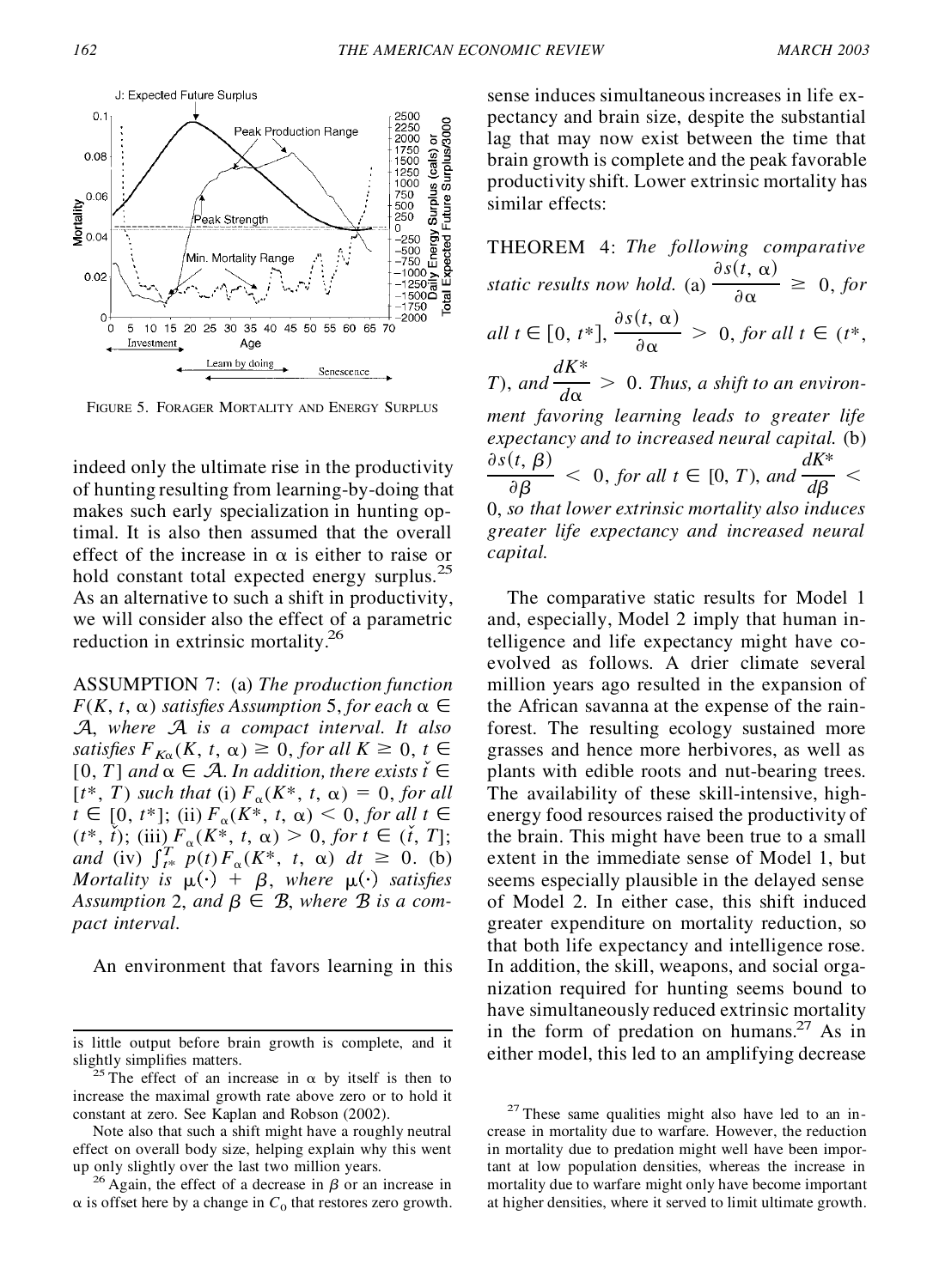in intrinsic mortality, and the reduced overall mortality induced an increase in intelligence. These two effects—from increasing productivity and from reducing extrinsic mortality therefore reinforced one another.

#### C. *"Rectangularization" of Mortality*

The specification of mortality here predicts a distinction between human and chimpanzee mortality patterns that stems from the *economics* of the two species. In either model, mortality is determined by the relation  $J\mu'(s) = -1$ , but we focus here on Model 2, in which *J* is more flexibly determined. Suppose humans and chimpanzees have the same mortality function,  $\mu$ , and experience the same mortality rate,  $\mu(s)$ , perhaps at two different ages during childhood.<sup>28</sup> The values of *J* and *s* then also coincide.However,

since  $\frac{1}{\sqrt{4}}$ *dJ*  $\frac{d\mathbf{r}}{dt}$  =  $-y$  +  $\mu(s)J$  > 0, where  $y(t)$  = pr  $F(K(t), t, \alpha) - s(t)$ , it follows that mortality  $\mu(s)$  will fall faster in human beings, given they have larger energy deficit,  $-y$ , in this comparison. In addition, since the maximum value of a human life is higher, minimum mortality will be lower. Figure 3 bears out these predictions.<sup>29</sup>

Model 2 similarly predicts that mortality should rise faster for humans than for chimpanzees if human energy surplus flow is the higher of the two when older individuals of the two species with the same mortality rate are compared. Although Figure 3 seems to suggest that mortality rises faster for humans in this sense, it should be noted that there are a limited number of individuals of such ages in the data set.

More generally,  $\mu$  might also depend on overall body size and so be a time dependent function of *s*. Nevertheless, *one* factor tending to make human mortality rates fall rapidly in youth, attain a low minimum, and rise rapidly in old age may be the economic one described here.

#### **IV. Discussion**

Although the two models here investigate how natural selection modified genes influencing intelligence and life expectancy, they can be reinterpreted as more conventional economic decision-making. For example, consider how individuals simultaneously decide to reduce mortality rates via medical treatment, for example, and to invest in human capital. Model 1 might then imply, for example, that modernization of health care or greater productivity of education would result in both greater investment in human capital and greater expenditures on health.<sup>30</sup> Further, Model 2 provides an alternative explanation for "rectangularization" of mortality rates, as is sometimes claimed to be an ongoing trend in modern human demography. The usual explanation offered is that a reduction in mortality from infectious disease exposes a process of senescence that sets a biological maximum life span. (See, for example, Kenneth G. Manton et al., 1991.) However, modernization presumably also involves greater investment in youth and a greater flow of returns from mature adults. This increases the rate at which the value of life increases during youth and the maximum value that it reaches. It might also increase the rate at which it eventually decreases. Reinterpreting the second model as one of endogenous health care, mortality rates would then fall faster during youth, and reach lower values during adolescence and early adulthood, but possibly rise faster during old age, as required.

There are less immediate but perhaps more interesting implications of the present approach for the genetic shaping of preferences in hunter-gatherer societies. Hunter-gatherer age profiles of production could not have evolved without intergenerational resource flows. Without credit markets, such downward flows would not arise in a standard economic setting with selfishly rational borrowing and lending. An evolutionary model like those here implies that the flow of resources from old to young should be interpreted instead as maximizing a dynastic

<sup>&</sup>lt;sup>28</sup> The underlying reason for the difference between the two species is then a shift in productivity, not a shift in exogenous mortality.<br><sup>29</sup> The model also predicts that the initial infant mortality

level for humans should be lower than for chimpanzees, if the overall value of a human life is larger, as is consistent with Figures 3 and 4, respectively.

<sup>&</sup>lt;sup>30</sup> This is then an alternative approach to that of Isaac Ehrlich and Hiroyuki Chuma (1990), for example.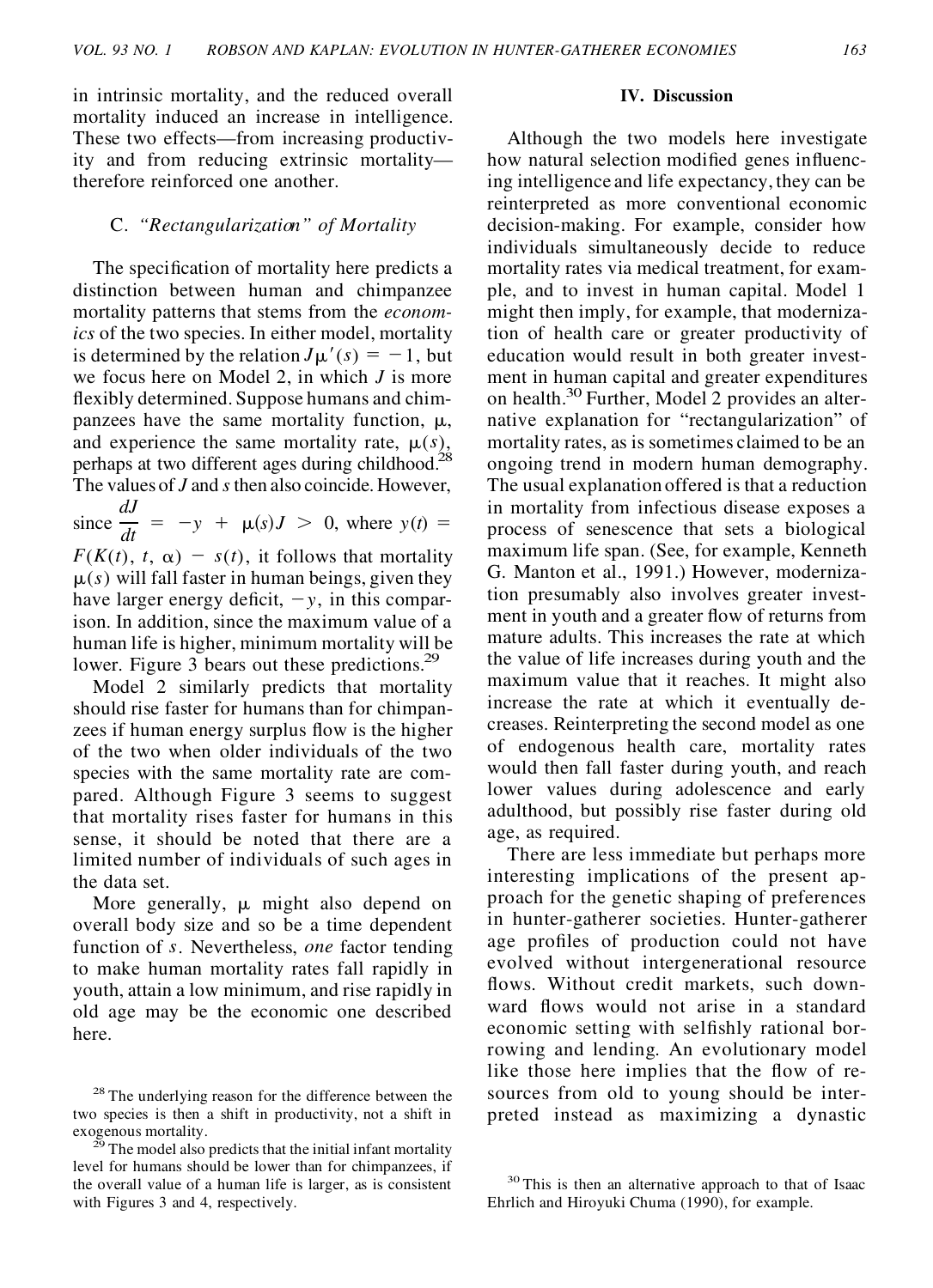utility function that measures the growth rate of a genetic lineage.

These huge intergenerational flows mean standard biological approaches may not be appropriate either. One such standard biological approach involves "reproductive value," for example. This is the sum of the probabilities of being alive at each age multiplied by the expected number of offspring produced at that age, all discounted at the rate of population growth. Humans in their fifties and older then have negligible reproductive value. It is then unclear why they would even survive to such ages, if there were any possibility of raising fertility by even a small amount at younger ages, while decreasing survival later. Reproductive value cannot then readily account for the evolutionary formation of preferences across the entire life span.<sup>31</sup>

The present approach views children as investments within the parents' genetic lineage. During childhood and adolescence, children need parental subsidy. As parents approach middle age, the total burden on them increases, since there are more dependent children. A change in wealth should then be considered to affect the survival and reproduction of this increasing number of children, and it is not puzzling why humans survive into their fifties and beyond. This yields a new framework for examining how time preference and risk aversion vary with age, which might be especially illuminating for middle and old age. It has the potential to explain patterns of age variation of these economic attributes that may seem anomalous for an individual concerned only with herself.

In particular, such an evolutionary approach could provide a solid underpinning for the approach of Philip A. Trostel and Grant A. Taylor (2001). They propose that discounting arises because mental and physical capacities decline

<sup>31</sup> Rogers (1994) adopts an approach based on reproductive value. However, he allows a given female, for example, to contemplate transfers to a sequence of descendants daughter, granddaughter, and so on. This explicitly involves the female being of reproductive age. However, the se quence of weights obtained like this seem to be appropriate relative weights for a female beyond reproductive age contemplating a transfer away from her daughter in favor of her granddaughter, for example.

with age, because this deterioration reduces the marginal utility of consumption. Further, they propose that the rate of time discount might increase over the life cycle. An evolutionary approach would provide a more fundamental perspective on this. That is, if marginal utility declines with age, it could address *why* this would be evolutionarily optimal.

Finally, Models 1 and 2 sharpen the question of why aging occurs at all. Model 1 shows that, assuming that production and mortality are time-invariant functions, an optimal life history will consist of an investment period during which capital grows and endogenous mortality falls and then a steady state in which capital and mortality remain at constant optimal levels. Capital depreciation does not lead to a qualitative change in this conclusion. Model 2 shows that if aging is simply *as sumed* to decrease productive output, mortality will ultimately increase with age. At the present, however, there is not a deep understanding of why capital should be allowed to age, whether this concerns machines or biological organisms. Deeper explanations of aging would be of considerable interest in both biology and economics.

#### **APPENDIX**

PROOF OF LEMMA 2:

If  $K > 0, Z_s(K, s) = -\frac{1}{\mu(s)}$  $\frac{\overline{\mu(s)}}{2}$  –  $(F(K) - s)\mu'(s)$  $\frac{\mu(s)^2}{\mu(s)^2}$ , and  $Z_s = 0$  implies  $s \in (0,$ *F*(*K*)). Moreover, if  $Z_s(K, s) = 0$ , then  $Z_{ss}(K, s) = -\frac{1}{s}$  $(F(K) - s) \mu''(s)$  $\frac{\mu(s)^2}{\mu(s)^2}$  < 0. There is then a unique maximizer  $s(K) \in (0, F(K)),$ such that  $Z_{ss}(K, s(K)) \leq 0$ ;  $Z_{s}(K, s) > 0$  for all  $s < s(K)$  and  $Z_s(K, s) < 0$  for all  $s > s(K)$ . Since  $Z_{sK} = -\frac{1}{\ln(s)^2}$  $F'(K)$  $\frac{1}{\mu(s)^2}$   $\mu'(s) > 0$ , it follows that  $$  $ds(K)$  $\frac{dV}{dK}$  =  $-\frac{3K}{Z_{ss}}$  > *ZsK*  $\frac{3R}{Z_{ss}} > 0.$ 

*Remark:* Since  $W''(K) =$   $\frac{1}{K}$  $F''\mu''(F-s) + F'(\mu')^2$  $\frac{1}{\mu\mu''(F-s)},$ the condition  $W''(K^*)$  < 0 is equivalent to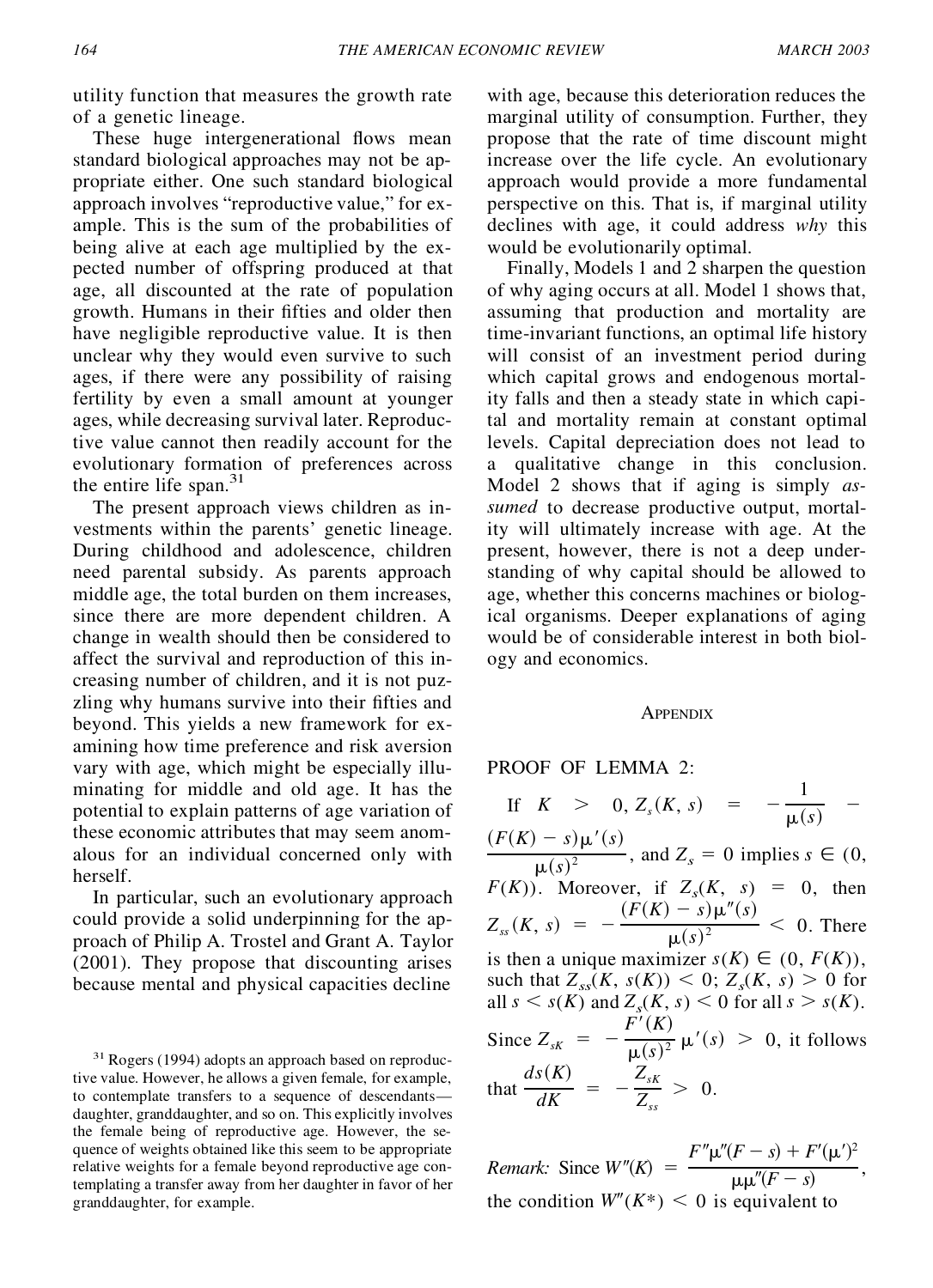(A1) 
$$
\Delta = F'' \mu''(F - s) + F'(\mu')^2 < 0, \text{ at } K^*, s^*.
$$

#### PROOF OF LEMMA 3:

Eliminating *J* from (2) yields the candidate path of mortality expenditure, *s*, as the continuous solution of:

$$
\begin{aligned} \text{(A2)} \quad & \frac{ds}{dt} = f(s, \, t) = -\frac{(\mu'(s))^2}{\mu''(s)} \\ & \times \left( F(K_0 + \bar{v}t) - \bar{v} - s + \frac{\mu(s)}{\mu'(s)} \right), \end{aligned}
$$

for all 
$$
t < t^*
$$
;

and  $s(t) = s^*$ , for all  $t \geq t^*$ . Define  $\varphi(s, t) =$  $F(K_0 + \bar{v}t) - s + \frac{1}{\mu^2(s)}$  $\mu(s)$  $\frac{1}{\mu'(s)}$ , for all  $(s, t) \in$  $S = (0, \bar{s}) \times [0, t^*]$ . It follows that  $d\varphi(s(t), t)$  $\frac{f(x,t)}{dt} = F'\overline{v} - \frac{\mu\mu''}{(\mu')^2}\frac{d}{dt}$  $\frac{\mu\mu''}{(\mu')^2}\frac{ds}{dt} = F'\bar{v}$  - (A  $\mu(\bar{v} - \varphi)$ . In particular, if  $0 \leq K \leq K^*$  and  $\varphi = 0$ , so that  $s = s(K)$ , then

$$
\text{(A3)} \qquad \frac{d\varphi}{dt} = (F' - \mu)\bar{v} > 0.
$$

Furthermore,  $d^2\varphi(s(t), t)$  $\frac{(s(t), t)}{dt^2} = F''\bar{v}^2 - \mu' \frac{ds}{dt} (\bar{v} -$ 

 $(\varphi)$  +  $\mu \frac{1}{\mu}$ .  $d\varphi$ <sub>r</sub>  $\frac{1}{dt}$ . Hence at  $t^*$ , where  $K = K^*$  and  $s = s^*$ .

(A4) 
$$
\frac{d\varphi^-}{dt} = \varphi = 0,
$$
  
so 
$$
\frac{d^2\varphi^-}{dt^2} = \left(F'' - \frac{(\mu')^3}{\mu''}\right)\overline{v}^2 < 0, \text{ using (A1)}.
$$

There is a unique solution for *s* of (A2) in some neighborhood of (*s*\*, *t*\*). Further, (A3) and  $(A4)$  imply this extends to a unique solution for all  $t \in [0, t^*]$ , that stays in the region where  $\varphi$  < 0 and  $s \in (0, s^*)$ . Hence  $\frac{ds}{dt} > 0$ , for all  $t \in [0, t^*]$ . Finally, if  $(s, t) \in S$ , then

$$
Z_s(K, s) = -\frac{\mu'}{\mu^2} \left( F(K) - s + \frac{\mu}{\mu'} \right) =
$$
  

$$
-\frac{\mu'}{\mu^2} \varphi.
$$
 Hence  $(s, t) \in S$  and  $\varphi < 0$  imply  

$$
Z_s(K, s) < 0
$$
 so that  $s > s(K) > 0$ .

#### PROOF OF THEOREM 1(a):

If the candidate path is given by  $v$ ,  $s$ ,  $K$ , and *p*, define  $V(K_0) = \int_0^\infty p(F(K) - v - s) dt$ , where  $K(0) = K_0 > 0$  and  $p(0) = 1$ . Since  $V(K_0) = W(K_0)$ , for all  $K_0 \geq K^*$ 

(A5) 
$$
0 = -F(K_0) + s + \mu(s)V(K_0).
$$

For any  $0 \le K_0 \le K^*$  and any  $\delta \in (0, t^*)$ ,  $V(K_0) = \int_0^{\delta} p(F(K_0 + \bar{v}t) - \bar{v} - s) dt +$  $\exp(-\int_0^{\delta} \mu(s) \, d\tau) V(K_0 + \bar{v}\delta)$ , since the value for initial capital stock,  $K'$ , and initial probability of survival,  $p$ , is  $pV(K')$ . It follows that

$$
\begin{aligned} \text{(A6)} \quad V'(K_0)\overline{v} &= -F(K_0) + \overline{v} \\ &+ s + \mu(s)V(K_0). \end{aligned}
$$

It is now shown that, for all  $\hat{v} \in [0, \bar{v}]$  and all  $\hat{s} \geq 0$ .

$$
\begin{aligned} \text{(A7)} \quad &F(K) - \hat{v} - \hat{s} \\ &+ V'(K)\hat{v} - V(K)\mu(\hat{s}) \le 0, \end{aligned}
$$

for all  $K > 0$ . This inequality (A7), together with (A5) and (A6), is Bellman's equation, and it follows because:

- (i) The control *s* satisfies  $\mu'(s)V(K) = -1$ , so that  $V(K) > 0$ , for all  $K > 0$ .
- (ii) Since  $V(K) = W(K)$ , for all  $K > K^*$ , and  $W'(K)$  < 1, if  $K > K^*$ ,  $v = 0$  maximizes the left-hand side (LHS) of (A7) there. Since  $V'(K^*) = 1$ ,  $v = 0$  is also maximal here. All that remains is to show that  $v = \overline{v}$ is maximal for all  $t < t^*$ , which follows if  $V'(K) > 1$ , for all  $0 \leq K \leq K^*$ .

PROOF OF (i): If  $K \geq K^*$ , then  $\mu'(s)V(K) =$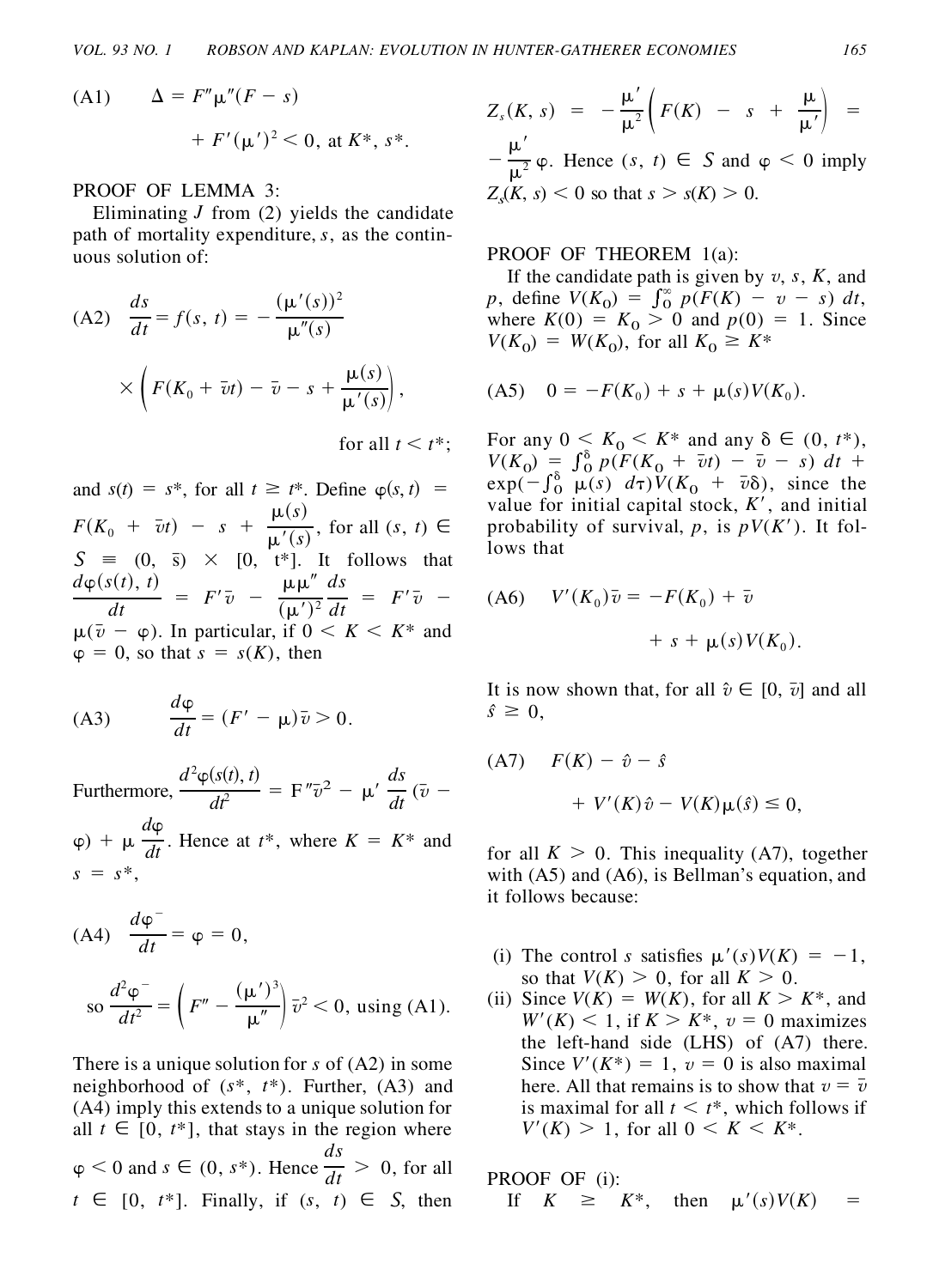m9~*s*~*K*!! *F*~*K*! 2 *s*~*K*! <sup>m</sup>~*S*~*K*!! <sup>5</sup> <sup>2</sup>1. If <sup>0</sup> , *<sup>K</sup>*(*t*) , *K*\*, de ne l~*t*! 5 *V*~*K*~*t*!! 1 1 <sup>m</sup>9~*s*~*t*!! , so that *d*l *dt* <sup>5</sup> *<sup>V</sup>*9~*K*!*v*# <sup>2</sup> m0 ~m9!<sup>2</sup> *dsdt* <sup>5</sup> ml, for all 0 # *t* , *t*\*, using (A2) and (A6). However, l~*t*\*! 5 *W*~*K*\*! 1 1 <sup>m</sup>9~*s*\*! <sup>5</sup> 0, so that l(*t*) [ 0, for all 0 # *t* , *t*\*.

#### PROOF OF (ii):

If  $0 \leq K \leq K^*$ , it follows that  $(V'(K))$  $(-1)\bar{v} = -F(K) + s + \mu(s)V(K) = -\varphi(t).$ Lemma 3 shows  $\varphi(t) < 0$ , for all  $0 \le t < t^*$ , so that  $V'(K) > 1$ , for all  $0 \leq K \leq K^*$ .

Suppose now that  $\tilde{K}$  and  $\tilde{p}$  is any feasible absolutely continuous path such that  $\frac{1}{2}$  $d\tilde{K}$  $\overline{dt}$  =  $\tilde{v}$ and  $\frac{1}{\sqrt{1}}$ *dp˜*  $\frac{d}{dt} = -\tilde{p}\mu(\tilde{s})$ , almost always, where  $\tilde{v} \in$  $[0, \overline{v}]$  and  $\overline{s} \in [0, \overline{s}]$  are measurable functions of time. Using (A7),  $\int_0^T \tilde{p}(F(\tilde{K}) - \tilde{v} - \tilde{s})dt$  +  $\int_0^T \frac{d}{dt}$  ( $\tilde{p}V(\tilde{K})$ )  $dt \le 0$ , so that, since  $V(K) > 0$ , for all  $K > 0$ ,  $V(K_0) > \int_0^T \tilde{p}(F(\tilde{K}) - \tilde{v} - \tilde{s}) dt$ , for all  $T > 0$ . Hence  $V(K_0)$  is the optimal value function and the candidate path is optimal. This argument also shows that any path which fails to maximize the LHS of (A7) on a set of times of positive measure cannot be optimal.

#### PROOF OF THEOREM 1(b):

The above proof indeed shows max*p*,*y*  $\int_{0}^{\infty} e^{-\rho t} p(t) y(t) dt \equiv V(K_0, \rho)$  exists, for all  $\rho > -r$ , since  $\mu$  could then be redefined to include  $\rho$ . By the envelope theorem,  $\frac{1}{\sqrt{2}}$  $\partial V$  $\frac{\partial}{\partial \rho}$  = to  $-\int_0^\infty t e^{-pt} p(t) y(t) dt$ , for the optimal *p* and *y*.<sup>32</sup> Since  $\frac{d}{dt} [t \int_t^{\infty} e^{-\rho \tau} p(\tau) y(\tau) d\tau] = a$  $t_t^{\infty} e^{-\rho \tau} p(\tau) y(\tau) d\tau - t e^{-\rho t} p(t) y(t)$ , integration by parts implies  $\int_0^\infty t e^{-\rho t} p(t) y(t) dt =$ 

<sup>32</sup> There are a number of similar appeals to the envelope theorem in this Appendix. Rigorous proofs can use results from Earl A. Coddington and Norman Levinson (1955, Ch. 1.7), concerning the dependence of the solution to a differential equation on various parameters.

 $\int_{0}^{\infty} (\int_{t_{\alpha}}^{\infty} e^{-\rho \tau} p(\tau) y(\tau) d\tau) dt > 0$ , because  $\int_{t}^{\infty} e^{-\rho \tau} p(\tau) y(\tau) d\tau > 0$ , for all  $t \ge 0$ , since  $V(K_0, \rho) > 0$ . Given  $V(K_0, 0) = C_0$ , then  $V(K_0, \rho) \leq C_0$ , for all  $\rho > 0$ . Thus a growth rate of zero is possible, but any strictly positive growth rate is not.

#### PROOF OF THEOREM 2(a):

Let  $J(t, \alpha) = V(K_0 + \overline{v}t, \alpha)$ , for all  $t \in [0,$  $t^*(\alpha)$  and  $J(t, \alpha) = W(K^*(\alpha), \alpha)$ , for all  $t \ge t^*(\alpha)$ . By the envelope theorem,  $J_\alpha(t, \alpha) = (p(t))^{-1} (\int_t^{t^*} p(\tau) F_\alpha(K(\tau), \alpha) d\tau +$  $p(t^*)W_\alpha(K^*, \alpha)) > 0$ , for all  $t \in [0, t^*)$ . From  $W_K(K^*, \alpha) = 1$ , it follows that *dK*\*  $\overline{d\alpha}$  =  $-\frac{R\alpha}{W_{KK}}$  $W_{K\alpha}(K^*, \alpha)$  $\frac{K}{W_{KK}(K^*, \alpha)}$  > 0 and  $\frac{K}{d\alpha}$ *dt*\*  $\overline{d\alpha}$  > 0, since  $W_{K\alpha}(K, \alpha) = \frac{F_{K\alpha}(K, \alpha)}{\mu(\alpha(K))}$  $\frac{K}{\mu(s(K))}$  –  $F_\alpha(K, \alpha) \mu'(s(K)) ds$  $\mu(s(K))^2$  $ds(K)$  $\frac{dV}{dK}$  > 0. Also  $J_{\alpha}(t, \alpha)$  =  $W_K(K^*, \alpha)$  – *dK*\*  $\frac{d\alpha}{d\alpha}$  +  $W_{\alpha}(K^*, \alpha) > 0$ , for all  $t > t^*$ . Since  $\mu'(s(t, \alpha))J(t, \alpha) = -1$ , it follows that  $\frac{\partial s(t, \alpha)}{\partial s(t)}$  $\frac{\partial}{\partial \alpha}$  > 0, for all  $t \ge 0$ .

#### PROOF OF THEOREM 2(b):

Let  $J(t, \beta)$  be defined similarly. Using the envelope theorem,  $J_\beta(t, \beta) = \int_t^\infty \frac{\partial}{\partial \beta} \left[ \frac{p(t)}{p(t)} \right] dt$  $p(\tau)$  $p(t)$  $\times (F(K(\tau), \tau)$  –  $s(\tau)$  –  $v(\tau)) d\tau$  $-f_i^{\infty} \frac{p(\tau)}{p(t)} (\tau - t) (F(K(\tau), \tau) - s(\tau) - t)$  $v(\tau)$ ) $d\tau$ , for all  $t \in [0, t^*)$ . Integration by parts implies  $J_\beta(t, \beta) = -(p(t))^{-1} \int_t^\infty p(\tau) J(\tau, \beta)$  $d\tau$  < 0, for all  $t \in [0, t^*)$ , since  $J(\tau, \beta) > 0$ , for all  $\tau \geq 0$ . From  $W_K(K^*, \beta) = 1$ , it follows that *dK*\*  $\frac{d\beta}{d\beta}$  =  $-\frac{R\beta}{W_{KK}}$  $W_{K\beta}(K^*, \beta)$  $\frac{W_{KK}(K^*, \beta)}{W_{KK}(K^*, \beta)}$  < 0, and  $\overline{z}$ *dt*\*  $\frac{d\mathbf{B}}{d\mathbf{B}}$  < 0, since  $W_{\kappa\beta}(K,\mathbf{\beta})$  =  $-\frac{1}{\sqrt{2}}$  $F'(K) + ds(K)/dK$  $\frac{K}{(\mu(s(K)) + \beta)^2}$  < 0. Also  $J_\beta(t, \beta)$  =  $W_K(K^*, \beta)$  – *dK*\*  $\frac{d\mathbf{B}}{d\mathbf{B}}$  +  $W_{\beta}(K^*, \beta)$  < 0, for all  $t > t^*$ . From  $\mu'(s(t, \beta))J(t, \beta) = -1$ , it follows that  $\frac{\partial s(t, \beta)}{\partial \beta}$  $\frac{\partial}{\partial \beta}$  < 0, for all  $t \ge 0$ .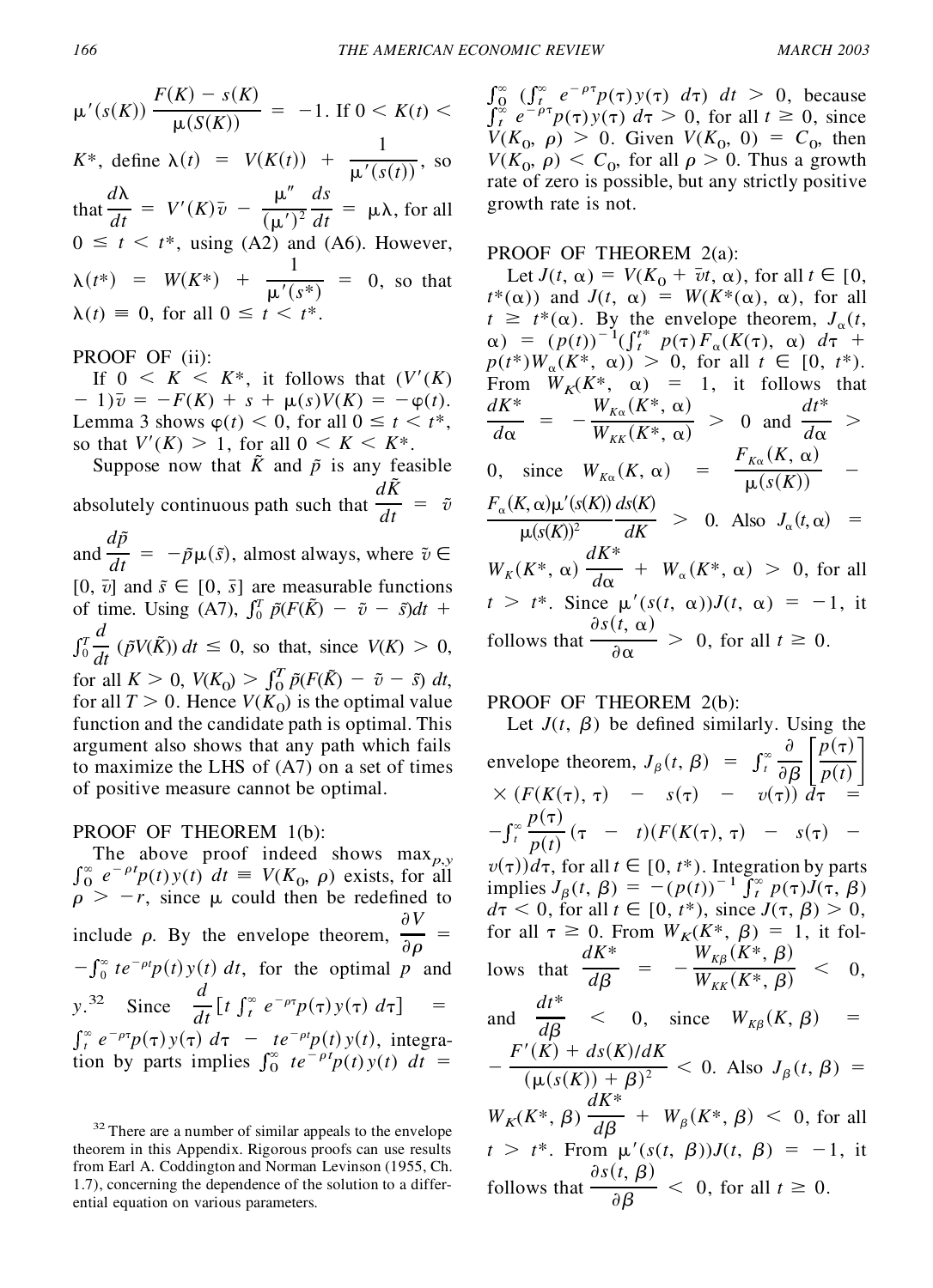#### PROOF OF LEMMA 4:

Requiring  $\mu'(s)J = -1$ , for all  $J > 0$  and  $s = 0$  for all  $J \le 0$  defines  $s(J)$  as a continuous function. Now if  $\frac{1}{\sqrt{2}}$ *dJ*  $\frac{d}{dt} = - F(K, t) + s(J) + \hat{i}$  $\mu(s(J))J = \Psi(J, t)$ , then  $\Psi$  satisfies a Lipshitz condition in  $J$  and there is a unique solution for *J*. Since  $J \leq 0$  implies that  $\frac{1}{2}$ *dJ*  $\frac{d}{dt} \leq \frac{d}{dt}$  $-F(K, t)$  < 0, if  $t \in (0, T)$ , it follows that  $J > 0$  for all  $t \in [0, T)$ . Hence  $-J'(t) \ge$  $-\mu(\hat{s})J(t) - \hat{s} + F(K, t)$ , for all feasible  $\hat{s}$ over [0, *T*). If  $\hat{p}(\tau, t) = \exp(-\int_{t}^{\tau} \mu(\hat{s}(\tau')))$ *d*<sub> $\tau$ </sub><sup>*'*</sup>, it follows that  $\int_t^T \hat{p}(\tau, t) (F(K, \tau) - \hat{s}(\tau))$  $d\tau \le -\hat{p}(\tau, t)J(\tau)\big|_t^T = J(t)$ . Hence *s* is optimal and *J*(*t*) is the value function, *W*(*K*, *t*). Also, any  $\hat{s}$ that differs from *s* on a set of positive measure is strictly inferior. The value of  $W_K(K, t)$  follows from the envelope theorem, as does that of  $dM(t)$  $\frac{d}{dt}$ .

$$
dt
$$

PROOF OF THEOREM 3(a):

Define  $s(J)$  as in the proof of Lemma 4. Now *dJ*

let  $\overline{z}$  $\frac{1}{d\tau} = \Psi(J, \tau) = -F(K_0 + \bar{v}\tau, \tau) + W_0$  $\bar{v}$  + *s*(*J*) +  $\mu(s(J))J$ , for all  $\tau \in [0, t]$ , with terminal condition  $J(t) = W(K_0 + \overline{v}t, t),$ for *W* as in equation (4). Since  $\Psi$  is Lipshitz, there is a unique solution for *J*, although, for nonoptimal  $t$ , this  $J$  may be nonpositive, so that  $s(J)$  is zero. Nevertheless,  $-J'(t) \geq$  $-\mu(\hat{s})J(t) - \hat{s} - \bar{v} + F(K, t)$ , for all feasible  $\hat{s}$  over [0, *t*), so that, as in the proof of Lemma 4, *s* is the essentially unique optimal path and *J* is the value function,  $J(0) = M(t) > 0$ . Note  $dJ(0)$ 

that - $\frac{dy}{dt} = \mu(s(0))J + s(0) + \bar{v} >$ 

0, so that  $\frac{d\mu(s(t))}{dt}$  <  $\frac{d}{dt}$  < 0, for all *t* close enough to 0. Further, equation (5) implies that, if  $t \ge$  $\hat{t} > t^*$ , then  $\frac{dJ}{dt}$  $\frac{dJ}{dt}$  < 0, so that  $\frac{d\mu}{dt}$  >  $\frac{r}{dt}$  > 0. Indeed, note that, if  $\frac{1}{\sqrt{2}}$ *dJ*  $\frac{d\vec{t}}{dt} \geq 0$ , at any  $t > \hat{t}$ , then  $d^2J$  $\frac{d}{dt^2}$  =  $-F_t(K^*, t)$  +  $\mu \frac{d}{dt}$ *dJ*  $\frac{d}{dt} > 0$ , so that *dJ*  $\frac{d\mathbf{x}}{dt}$  > 0, for all sufficiently large *t*, contradict-

ing  $J(T) = 0$ . If, on the other hand,  $\frac{1}{d}$ *dJ*  $\frac{d}{dt}$  = 0 at  $\hat{t}$ , then  $\frac{d^2J}{dt^2}$  =  $\frac{d^{2}}{dt^{2}} = 0$ , but  $\frac{d}{dt}$  $d^3J$  $\frac{d^{3}}{dt^{3}} > 0$ , since  $F_{tt}(K^*,$  $\hat{t}$ ) < 0, so this contradiction still follows. At  $t^* < \hat{t}$ , the drop in *y* implies that  $\frac{dJ^+}{dt} <$  $\frac{d}{dt}$  <  $dJ^2$ <sub>2</sub>  $\overline{dt}$ . Further, if  $\overline{di}$  $\frac{dJ}{dt} = 0$  at some  $\bar{t} < \hat{t}, \bar{t} \neq t^*$ , then  $\frac{1}{\sqrt{1+i}}$  $\frac{d^2J}{dt^2} = -F_t(K^*, \bar{t}) < 0$  at  $\bar{t}$ . It follows that *J* is strictly increasing for  $t \in$  $[0, \overline{t})$  and strictly decreasing for  $t \in (\overline{t}, T]$ , for some  $t < \hat{t}$ , where *t* may or may not be *t*\*.

PROOF OF THEOREM 3(b):

This is analogous to the proof of Theorem 1(b).

PROOF OF THEOREM 4(a):

Note that  $W_\alpha(K^*, t, \alpha) = (p(t))^{-1} \times$  $T_t^T p(\tau) F_\alpha(K^*, \tau, \alpha) d\tau$ , for all  $t \in [t^*, T]$  and  $W_{\alpha t}(K^*, t, \alpha) = \mu(s(t))W_{\alpha}(K^*, t, \alpha)$  -<br> $F_{\alpha}(K^*, t, \alpha)$ . It is immediate that  $W_{\alpha}(K^*, t, \alpha)$  $f(x) > 0$ , for all  $t \in [\check{t}, T)$ . Further, if  $W_{\alpha}(K^*)$ ,  $t, \alpha$ ) = 0, for any  $t' \in (t^*, \check{t})$ , then  $W_{\alpha t}(K^*)$ ,  $t'$ ,  $\alpha$ ) > 0, so that  $W_{\alpha}(K^*, t, \alpha)$  < 0 for all  $t \in [t^*, t']$ . Since, by assumption,  $W_\alpha(K^*, t^*, t')$  $\alpha$ )  $\geq$  0, it follows that  $W_{\alpha}(K^*, t, \alpha) > 0$ , for all  $t \in (t^*, T)$ . Since  $\mu'(s(t, \alpha))W(K^*, t,$  $\alpha$ ) = -1, it also follows that - $\partial s(t, \alpha)$  $\left.\frac{\partial}{\partial \alpha}\right|_{K=K^*} >$ 0, for all  $t \in (t^*, T)$ . Given  $W_K(K^*, t^*, \alpha)$ as in Lemma 4,  $W_{K\alpha}(K^*, t^*, \alpha)$  =  $T_{t^*}$  *d*<sub> $\alpha$ </sub>  $\left[ \frac{p(\tau)}{p(t)} \right]$  $\left. \frac{p(\tau)}{p(t^*)} \right] \Bigg|_{K=K^*} F_K(K^*, \tau, \alpha) d\tau \; + \; (p(t^*))^{-1} \; \times \nonumber$  $T_{t^*}^T p(\tau) F_{K\alpha}(K^*, \tau, \alpha) d\tau$  > 0. From  $W_K(K^*, t^*, \alpha) = 1$  and Assumption 6, *dt*\*  $\overline{d\alpha}$  =  $-\frac{W_{K_{\alpha}}(K^*, t^*, \alpha)}{W_{K_{\alpha}}(K^*, t^*, \alpha) - W_{K_{\alpha}}(K^*, t^*, \alpha)}$  $\frac{K_{\alpha}(\sqrt{K^{*}}, t^{*}, \alpha) \bar{v} + W_{Kt}(K^{*}, t^{*}, \alpha)}{W_{KK}(K^{*}, t^{*}, \alpha)} > 0,$ and hence  $\overline{\phantom{a}}$ *dK*\*  $\frac{d\alpha}{d\alpha}$  > 0. Hence –  $\partial s(t, \alpha)$  $\frac{\partial}{\partial \alpha}$  =  $\partial s(t, \alpha)$  $\left. \frac{\partial \alpha}{\partial \alpha} \right|_{K=K^*}$  -  $\frac{\mu''(s)}{\mu''(s)}$  $\mu'(s(t, \alpha))W_K(K^*, t, \alpha)$  dl  $\mu''(s(t, \alpha))W(K^*, t, \alpha)$  *d dK*\*  $\frac{d\alpha}{d\alpha}$  > 0, for all  $t \in (t^*, T]$ . Finally, since  $J_\alpha(t, \alpha) \ge 0$ , for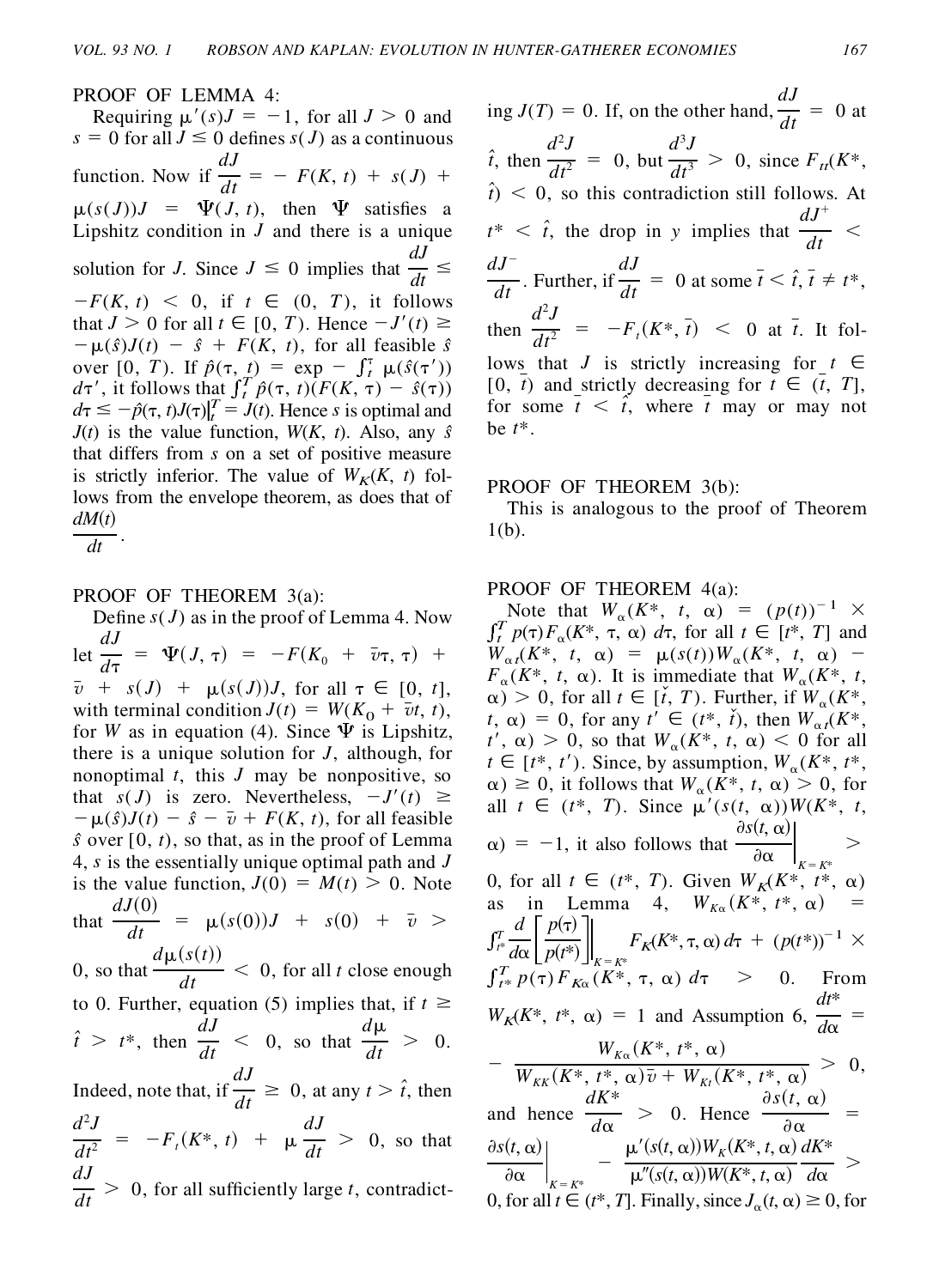*J* as in the proof of Theorem 3(a),  $\frac{\partial s(t, \alpha)}{\partial \alpha} \ge$  $\frac{\partial}{\partial \alpha} \geq 0,$ for all  $t \in [0, t^*).$ 

PROOF OF THEOREM 4(b): Using the envelope theorem,  $W_\beta(K^*, t,$  $\beta$  =  $\int_t^T \frac{\partial}{\partial \beta} \left[ \frac{p(\tau)}{p(t)} \right]$  $p(\tau)$  $\frac{F(t)}{p(t)}$   $(F(K^*, \tau) - s(\tau)) d\tau =$  **H**  $-f_t^T \frac{p(\tau)}{p(t)} (\tau - t) (F(K^*, \tau) - s(\tau)) d\tau$ , for all  $t \in [t^*, T]$ . Applying integration by parts, it follows that  $W_\beta(K^*, t, \beta) = -(p(t))^{-1} \times$  $\int_t^T p(\tau)W(K, \tau, \beta) d\tau < 0$ , for all  $t \in [t^*, T)$ , since  $W(K, \tau, \beta) > 0$ , for all  $\tau \in [0, T)$ . From  $\mu'(s(t, \beta))W(K^*, t, \beta) = -1$ , it follows that  $\partial s(t, \beta)$ |  $\frac{\partial f}{\partial \beta}|_{K=K^*}$  < 0, for all  $t \in [t^*, T)$ . Given  $W_K(K^*, t^*, \beta)$  as in Lemma 4,  $W_{K\beta}(K^*, t^*, \beta)$  $= \int_{t^*}^T \frac{d}{d\beta} \left[ \frac{p(\tau)}{p(t^*)} \right]$  $p(\tau)$ ]  $\left. \frac{F(x)}{p(t^*)} \right|_{K=K^*} F_K(K^*, \tau) d\tau \leq 0.$  The results then follow as in (a).

#### REFERENCES

- **Allman, John; McLaughlin, Todd and Hakeem, Atiya.** "Brain Weight and Life Span in Primate Species." *[Proceedings](http://ninetta.ingentaselect.com/nw=1/rpsv/cgi-bin/linker?ext=a&reqidx=/0027-8424^28199301^2990:1L.118[aid=4751078]) of the National [Academy](http://ninetta.ingentaselect.com/nw=1/rpsv/cgi-bin/linker?ext=a&reqidx=/0027-8424^28199301^2990:1L.118[aid=4751078]) of Sciences of the USA*, January 1993, *90*(1), pp. [118–22.](http://ninetta.ingentaselect.com/nw=1/rpsv/cgi-bin/linker?ext=a&reqidx=/0027-8424^28199301^2990:1L.118[aid=4751078])
- **Barton, Robert A. "The Evolutionary Ecology of** the Primate Brain," in Phyllis C. Lee, ed., *Comparative primate socioecology*. Cambridge: Cambridge University Press, 1999, pp. 167–203.
- **Becker, Gary S.** *A treatise on the family*, 2nd Ed. Cambridge, MA: Harvard University Press, 1991.
- **Cichon, Mariusz.** "Evolution of Longevity through Optimal Resource Allocation." *Proceedings of the Royal Society of London, Series B*, September 1997, *264*(1386), pp. 1383–88.
- **Coddington, Earl A. and Levinson, Norman.** *Theory of ordinary differential equations*. New York: McGraw-Hill, 1955.
- **Ehrlich, Isaac and Chuma, Hiroyuki.** "A Model of the Demand for Longevity and the Value of Life Extension." *Journal of [Political](http://ninetta.ingentaselect.com/nw=1/rpsv/cgi-bin/linker?ext=a&reqidx=/0022-3808^28199008^2998:4L.761[aid=3923553]) [Economy](http://ninetta.ingentaselect.com/nw=1/rpsv/cgi-bin/linker?ext=a&reqidx=/0022-3808^28199008^2998:4L.761[aid=3923553])*, August 1990, *98*(4), pp. 761–82.

**Galor, Oded and Moav, Omer.** "Natural Selec-

tion and the Origin of Economic Growth." *Quarterly Journal of [Economics](http://ninetta.ingentaselect.com/nw=1/rpsv/cgi-bin/linker?ext=a&reqidx=/0033-5533^28200211^29117:4L.1133[aid=3877004])*, November 2002, *117*(4), pp. [1133–92.](http://ninetta.ingentaselect.com/nw=1/rpsv/cgi-bin/linker?ext=a&reqidx=/0033-5533^28200211^29117:4L.1133[aid=3877004])

- **Galor, Oded and Weil, David N.** "Population, Technology, and Growth: From Malthusian Stagnation to the Demographic Transition and Beyond." *American [Economic](http://ninetta.ingentaselect.com/nw=1/rpsv/cgi-bin/linker?ext=a&reqidx=/0002-8282^28200009^2990:4L.806[aid=1625129]) Review*, [September](http://ninetta.ingentaselect.com/nw=1/rpsv/cgi-bin/linker?ext=a&reqidx=/0002-8282^28200009^2990:4L.806[aid=1625129]) 2000, *90*(4), pp. 806–28.
- **Hill, Kim and Hurtado, A. Magdalena.** *Ache life history*. New York: Aldine de Gruyter, 1996.
- **Holliday, Malcolm A.** "Body Composition and Energy Needs During Growth," in Frank Falker and James M. Tanner, eds., *Human growth*. New York: Plenum, 1978, pp. 117– 39.
- **Jerison, Harry J.** *Evolution of the brain and intelligence*. New York: Academic Press, 1973.
- **Jurmain, Robert; Nelson, Harry; Kilgore, Lynn and Trevathan, Wenda.** *Introduction to physical anthropology*. Belmont, CA: Wadsworth, 2000.
- **Kaplan, Hillard S. and Hill, Kim.** "Food-Sharing Among Ache Foragers: Tests of Explanatory Hypotheses." *Current [Anthropology](http://ninetta.ingentaselect.com/nw=1/rpsv/cgi-bin/linker?ext=a&reqidx=/0011-3204^28198504^2926:2L.223[aid=4261890])*, April 1985, *26*(2), pp. [223–45.](http://ninetta.ingentaselect.com/nw=1/rpsv/cgi-bin/linker?ext=a&reqidx=/0011-3204^28198504^2926:2L.223[aid=4261890])
- **Kaplan, Hillard S.; Hill, Kim; Hurtado, A. Magdalena and Lancaster, Jane B.** "The Embodied Capital Theory of Human Evolution," in P. T. Ellison, ed., *Reproductive ecology and hu man evolution*. Hawthorne, NY: Aldine de Gruyter, 2001, pp. 293–318.
- **Kaplan, Hillard S.; Hill, Kim; Lancaster, Jane B. and Hurtado, A. Magdalena.** "A Theory of Human Life History Evolution: Diet, Intelligence, and Longevity." *[Evolutionary](http://ninetta.ingentaselect.com/nw=1/rpsv/cgi-bin/linker?ext=a&reqidx=/1060-1538^28200008^299:4L.156[aid=3577020]) [Anthropology](http://ninetta.ingentaselect.com/nw=1/rpsv/cgi-bin/linker?ext=a&reqidx=/1060-1538^28200008^299:4L.156[aid=3577020])*, August 2000, *9*(4), pp. 156– [85.](http://ninetta.ingentaselect.com/nw=1/rpsv/cgi-bin/linker?ext=a&reqidx=/1060-1538^28200008^299:4L.156[aid=3577020])
- **Kaplan, Hillard S. and Robson, Arthur J.** "The Emergence of Humans: The Coevolution of Intelligence and Longevity with Intergenerational Transfers." *[Proceedings](http://ninetta.ingentaselect.com/nw=1/rpsv/cgi-bin/linker?ext=a&reqidx=/0027-8424^28200207^2999:15L.10221[aid=4751080]) of the National [Academy](http://ninetta.ingentaselect.com/nw=1/rpsv/cgi-bin/linker?ext=a&reqidx=/0027-8424^28200207^2999:15L.10221[aid=4751080]) of Sciences of the USA*, July 2002, *99*(15), pp. [10221–26.](http://ninetta.ingentaselect.com/nw=1/rpsv/cgi-bin/linker?ext=a&reqidx=/0027-8424^28200207^2999:15L.10221[aid=4751080])
- **Manton, Kenneth G.; Stallard, Eric and Tolley, H. Dennis.** "Limits to Human Life Expectancy: Evidence, Prospects, and Implications." *[Pop](http://ninetta.ingentaselect.com/nw=1/rpsv/cgi-bin/linker?ext=a&reqidx=/0098-7921^28199112^2917:4L.603[aid=65506])ulation and [Development](http://ninetta.ingentaselect.com/nw=1/rpsv/cgi-bin/linker?ext=a&reqidx=/0098-7921^28199112^2917:4L.603[aid=65506]) Review*, December 1991, *17*(4), pp. [603–37.](http://ninetta.ingentaselect.com/nw=1/rpsv/cgi-bin/linker?ext=a&reqidx=/0098-7921^28199112^2917:4L.603[aid=65506])
- **Martin, Robert D.** "Relative Brain Size and Basal Metabolic Rate in Terrestrial Vertebrates." *Nature*, [September](http://ninetta.ingentaselect.com/nw=1/rpsv/cgi-bin/linker?ext=a&reqidx=/0028-0836^28198109^29293:5827L.57[aid=4751081]) 1981, *293*(5827), pp. [57–60.](http://ninetta.ingentaselect.com/nw=1/rpsv/cgi-bin/linker?ext=a&reqidx=/0028-0836^28198109^29293:5827L.57[aid=4751081])